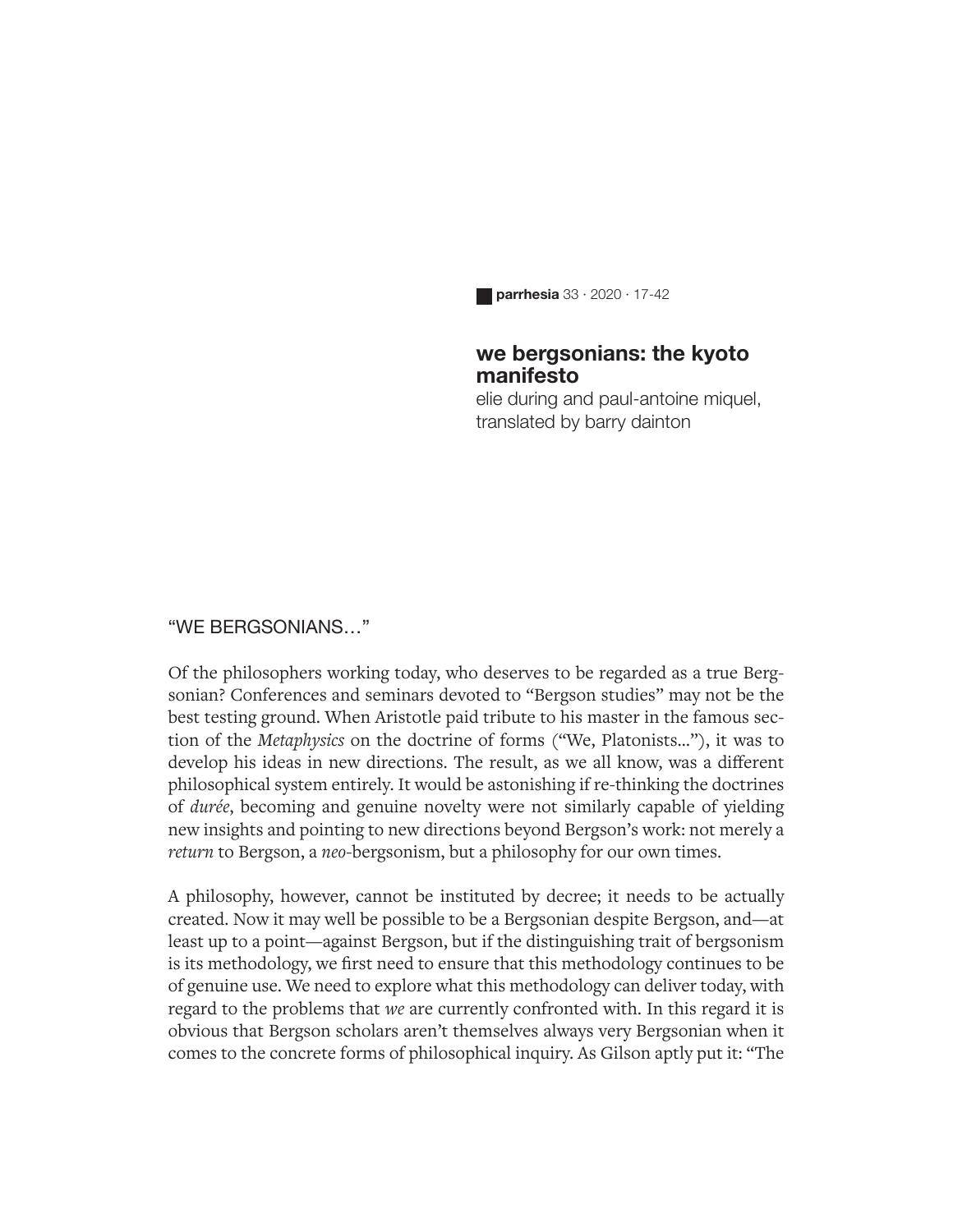true Bergsonians are not those who merely repeat Bergson's conclusions. Rather, they are those who—following his example—make these conclusions their own, and in different areas succeed in doing something analogous to what Bergson did. $"$ 

We, Bergsonians, have read and re-read Bergson; we have studied the complex ways in which his philosophy has been received. We have defended him against his detractors; we have corrected misunderstandings, provided the overlooked context of his *oeuvre*, and felt the singularity and force of his theses, the subtlety of his way of thinking: demanding and "difficult," as Bergson himself acknowledged, misleading in its apparent informality ("How on Earth did anyone miss that?", he wonders). All this was necessary. But now is not the time to give a second youth to Bergson's "philosophie nouvelle." Bergson is already amongst us, and he is not lacking in friends. The question we find ourselves confronted by is how best to harness the impetus of his philosophy, even if this involves directing it along new lines.

Bergsonism has been interpreted in various ways: the point is to change it and put it to work in the context which is manifestly very different from Bergson's own.

We are setting out the case for *an expanded bergsonism.*

## EXPANDED BERGSONISM

"Expanded" in what sense? First and foremost, our bergsonism must engage fully with the sciences of today. It is important to remember that Bergson himself was continuously stimulated and spurred on by the sciences of his time. His method risks amounting to no more than an idle play of concepts if it is confined to purely intra-philosophical issues. What is the point of reformulating the great metaphysical questions—determinism and contingency, matter and mind, monism etc.—in terms of *durée*? Metaphysics is never conducted in a vacuum, it is never purely *a priori*. Bergson insists that intuition is a form of reflection. But reflection on what? Invoking the distinctive character of lived experience is of little help if it is not in constant touch with the rich experiential content elaborated in the worlds of science and technology. Bergson wanted us to engage with the full-blown spectrum of experience—"integral experience," as he calls it. Admittedly, scientific experience is essentially committed to a symbolic framing of the given, but it would be strange indeed to exclude from our inquiries such an essential part of our cogni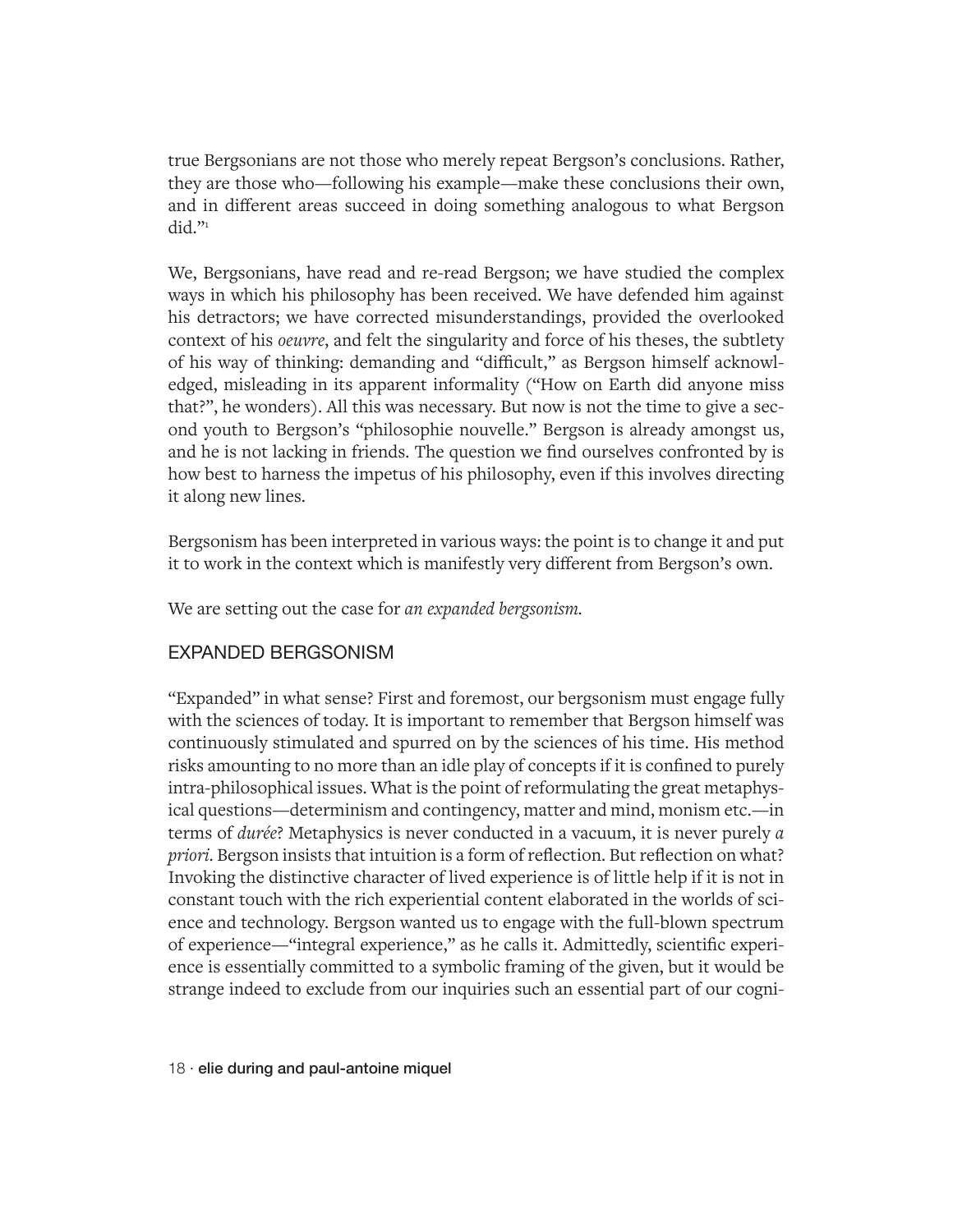tive activity, or to confine it to the margins of the "ordinary."

The necessity of once again putting bergsonism into direct confrontation with the living sciences—science in the making—illustrates a more general requirement. What we need is not a new commentary, it is a new research programme: one adapted both to the problems of today and the constellation of questions that Bergsonians have traditionally focused on, but which permits deviation from methodological orthodoxy if and when the need arises.

To successfully carry out a project of this sort, a project which takes Bergson as its point of departure, it isn't necessary to speak his language—on occasion, it may even be preferable not to. To re-iterate: the task at hand is not to read or re-read Bergson, it's a matter of *translating* him. Translating Bergson requires us to escape the stranglehold of his own words. We need to assess how well his claims fare in new and different contexts and frameworks. This stress-testing will bring Bergson into contact with different philosophical traditions, with their own terminologies. Yes, we must continue to confront Bergson with phenomenology and analytic philosophy, method against method. We need to imagine—why not?—an analytic Bergson, a *philosophically* clean-shaven Bergson, as Deleuze said about Marx. Such experiments are not intended for the perverse pleasure of watching Bergson turn in his grave. The aim is to bring the distinctive features of a philosophical position into clear view, and so bring the relevant domains of research into proper perspective—while in each case isolating the critical connection between philosophy and the empirical sciences.<sup>2</sup>

There is an immediate advantage to adopting a *broader*, *expanded bergsonism*: those who find much to admire in Bergson, but who are unable to count themselves as his disciples, need no longer suffer from a guilty conscience. It is possible to be a Bergsonian without giving any thought to safeguarding an orthodoxy from its detractors. To extend one of his intuitions in a different direction, or find new avenues of attack, nothing forbids us from reconstructing his doctrines, or finding novel ways of recombining his concepts. Similarly, there is nothing to prevent our transforming or deepening his analyses by bringing them into contact with other philosophical programmes, provided they intersect Bergsonian thought by virtue of having certain problems in common. The expanded bergsonism advocated here will thus be a *refracted* bergsonism. This comes at a price. The risk is to run on occasions into dead-ends or blind alleys. It may turn out that we have been in pursuit of a mirage, a merely virtual bergsonism.3 But this, perhaps, is the price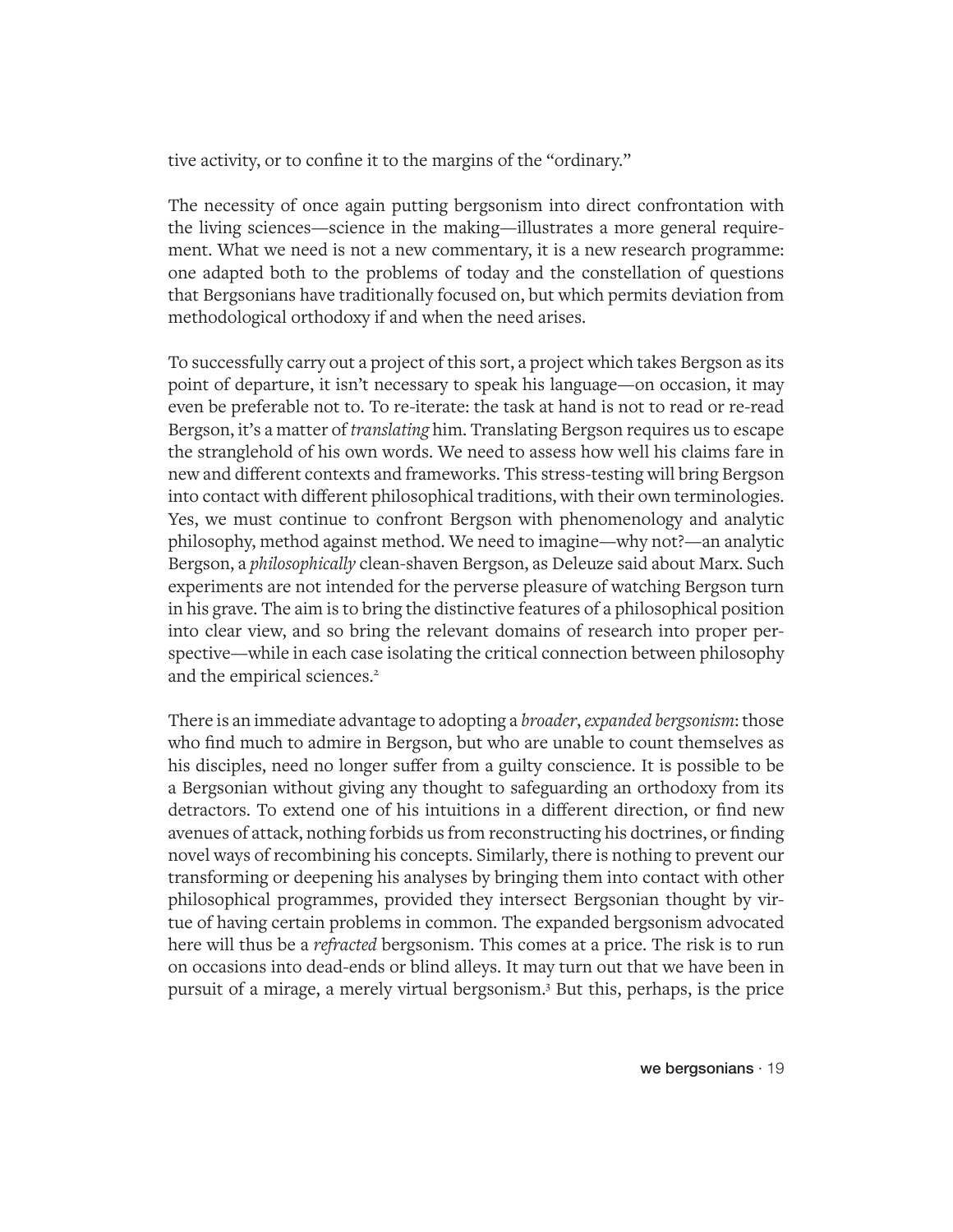of all real experimentation. As Jacques Rancière put with regard to Deleuze: "The strength of every strong thought is also its ability to arrange its *aporia* itself, the point where it can no longer pass."4

In the paragraphs which follow we outline the general shape of such an expanded bergsonism, while reviewing some of the issues it must confront, as well as the specific areas where we believe new research should be concentrated.

# A SPECULATIVE EMPIRICISM: FOLLOWING "LINES OF FACTS"

Let's start by marking one vitally important point. Bergson subscribed, as is familiar, to a "true empiricism." He spoke of a "positive metaphysics" in order to suggest that the philosophical elaboration of experience involves more than a merely verbal reference to the whole of experience. By contrast with speculative metaphysics, positive metaphysics develops in close—and critical—connection with the symbolic frameworks devised by those whose primary aim is precisely to come to terms with the facts.

The "immediate given" has sometimes been overlooked or misunderstood: there is no phenomenologically pure experience that can be taken as philosophically foundational. Even the most primitive forms of experience are compromised with forms of objectivity originating in our cognitive activity: the primary manifestations of "intelligence" are as much a given as the revelations expected from intuition. If it were not so, it would be impossible to understand why Bergson attempted to forge the critical tools he did *right from the start*. It is critical that we distinguish and disentangle space from durée, but we have no choice but to start with this state of entanglement. Bergson's pure durée is not simply given; it requires effort, it must be conquered. We cannot do otherwise than starting from where we stand, in the midst of confusion. The "turn of experience" is a vanishing point, it will not yield "first principles" for our philosophical guidance. The philosophical method of intuition cannot be *a priori*, nor does it take the form of a transcendental structure in the classical sense.

This isn't to say that that there is no philosophical grammar, and hence that Bergson's spiritualist empiricism amounts to carrying out purely critical manoeuvres performed in the vicinity of the natural sciences. The grammar is there, but it is sometimes concealed, or only implicit, in the texts. It's a *constructive* grammar, rather than one that is given, or deduced. It must be understood in relation to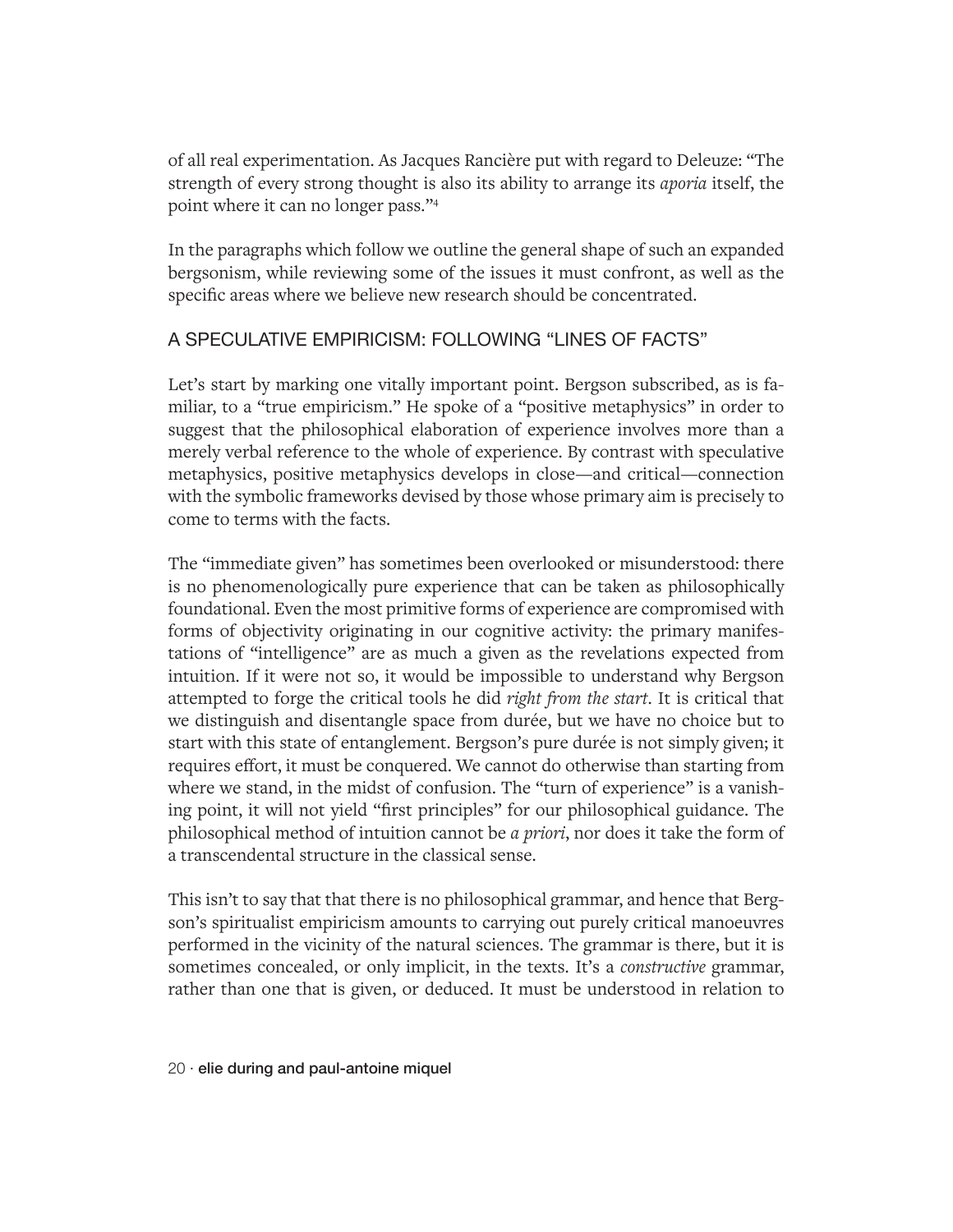a metaphysical imagination which, retrospectively, provides us with something akin to a sketch: a nascent vision elaborated in the guise of a schema for reality. It is only by resolving what is blurry in the picture or indeterminate in the schema that metaphysical precision will be attained. The only way metaphysics can escape metaphors and be taken literally is by assuming this figurative condition.<sup>5</sup> This is the source of the difficulty of Bergson's language, and all the ambiguity of his allegedly "imagistic" prose. An image, he writes, "isn't a mere ornament, it's a suggestion of representations which, in order to be fruitful, should suggest lines of research,"6 . This is why several images are usually needed: if possible very different from one another, where these differences reveal the inadequacies any single image might possess. An image offers a line of sight, and in that respect it fulfils exactly the same role as the lines of facts. The latter too must work together—they only reveal their full significance when they end up intersecting with one another.7

Thus, phenomena which are at first sight as disparate as paramnesia (the sense of *déjà vu*), the "panoramic vision" of the dying, or the stubborn persistence of a "word at the tip of one's tongue," can all point to the existence of a single distinctive mode of being: an immemorial past that produces and conserves itself as reality is itself being made. The facts are not only "stubborn," as Lenin put it: they are above all disjointed and scattered. That is why we need to re-arrange them in accord with the "lines of facts." The difficulty is to demonstrate—via tentative exercises of trial and error, while always taking care not to lose sight of the heterogeneity of the given—to make these diverse lines of facts converge on the same intended target. If it were not supported by this patient work of focusing, the integral conservation of the past would remain nothing more than an obscure metaphor. In all cases it is necessary to view the question under consideration from multiple strategic vantage points: "Intuition isn't an inspiration that has dropped down from the heavens; it's an approach which involves leaping to the centre, after having taken sightings from all sides."8

## ONTOLOGICAL COMMITMENT AND CRITICAL DISTANCE: THE CONNECTION WITH THE SCIENCES

If Bergson's thought has never transformed itself into a neo-bergsonism, a *spirit of bergsonism* has nonetheless had an impact on the entirety of contemporary French philosophy, from Canguilhem to Deleuze, passing through Simondon, Ruyer, Merleau-Ponty and Foucault, to mention only a few. Its distinctive features include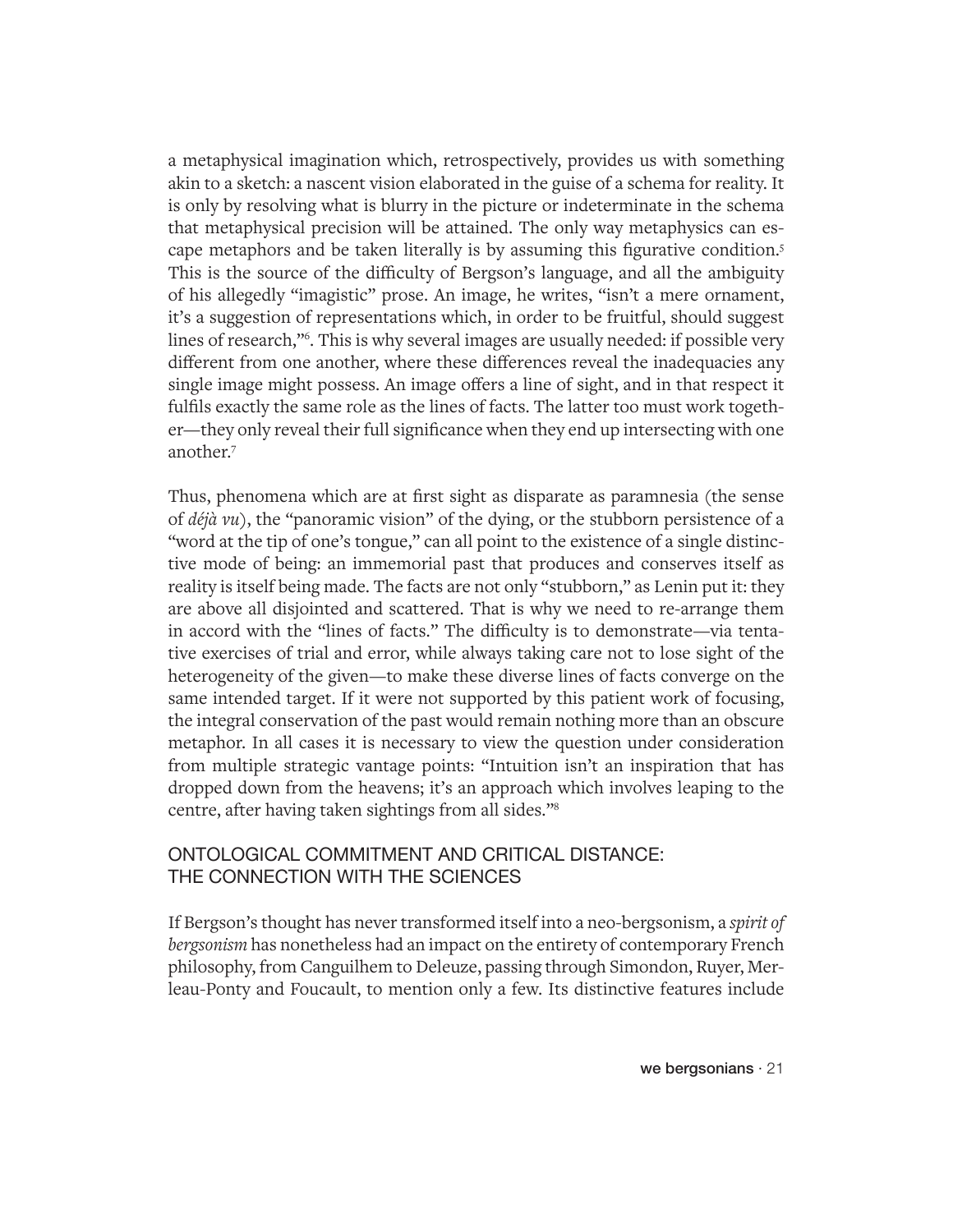recognizing the importance that should be given to the lines of facts, and to the empirical sciences which provide us with a detailed understanding of them.

In this regard we must note two points that continue to be overlooked by the mainstream reception of Bergson's ideas.

Contrary to what has often been assumed, for Bergson scientific knowledge is not necessarily artificial, a mere play with abstract symbols. Science would not be as effective as it is if it did not carry ontological significance: in its own way, "science reaches the absolute." Even mathematics, in certain respects, "is by no means just a game, but a real point of contact with the absolute."<sup>9</sup> "I would like to know if there exists, among the contemporary conceptions of science, a theory which gives to the empirical sciences a higher status."10

As conceived by Bergson, intuition is not the perfectly precise instrument that it has sometimes been taken to be, a kind of laser beam by which we are able to penetrate through to the ground level of reality, where we directly apprehend becoming. Intuition provides the driving force, but left to itself its deliverances remain essentially vague. Intuition only becomes precise when its scope is focussed and tightened.11 It needs, as we have just seen, to follow the lines of facts, and be transposed into symbolic-conceptual forms.12

There is also a practical necessity. In order to be communicated at all, intuition requires intelligence, it has to "ride on the back of ideas".13 But Bergson takes a further step:

As soon as we have intuitively apprehended the truth, our intelligence corrects itself, and gives intellectual form to its error. Having received a hint, it provides in its turn control. As the divers will touch in the depths of the ocean the shipwreck that the aviator has spotted from high in the air, so our intelligence—immersed as it is in a conceptual environment—will analytically verify, point by point, what has been apprehended in a synthetic, supra-intellectual manner.<sup>14</sup>

#### And better:

The *intuition* that I have spoken of can only enter into play after one has studied, deepened, and often even expanded upon the empirical evidence

22 · elie during and paul-antoine miquel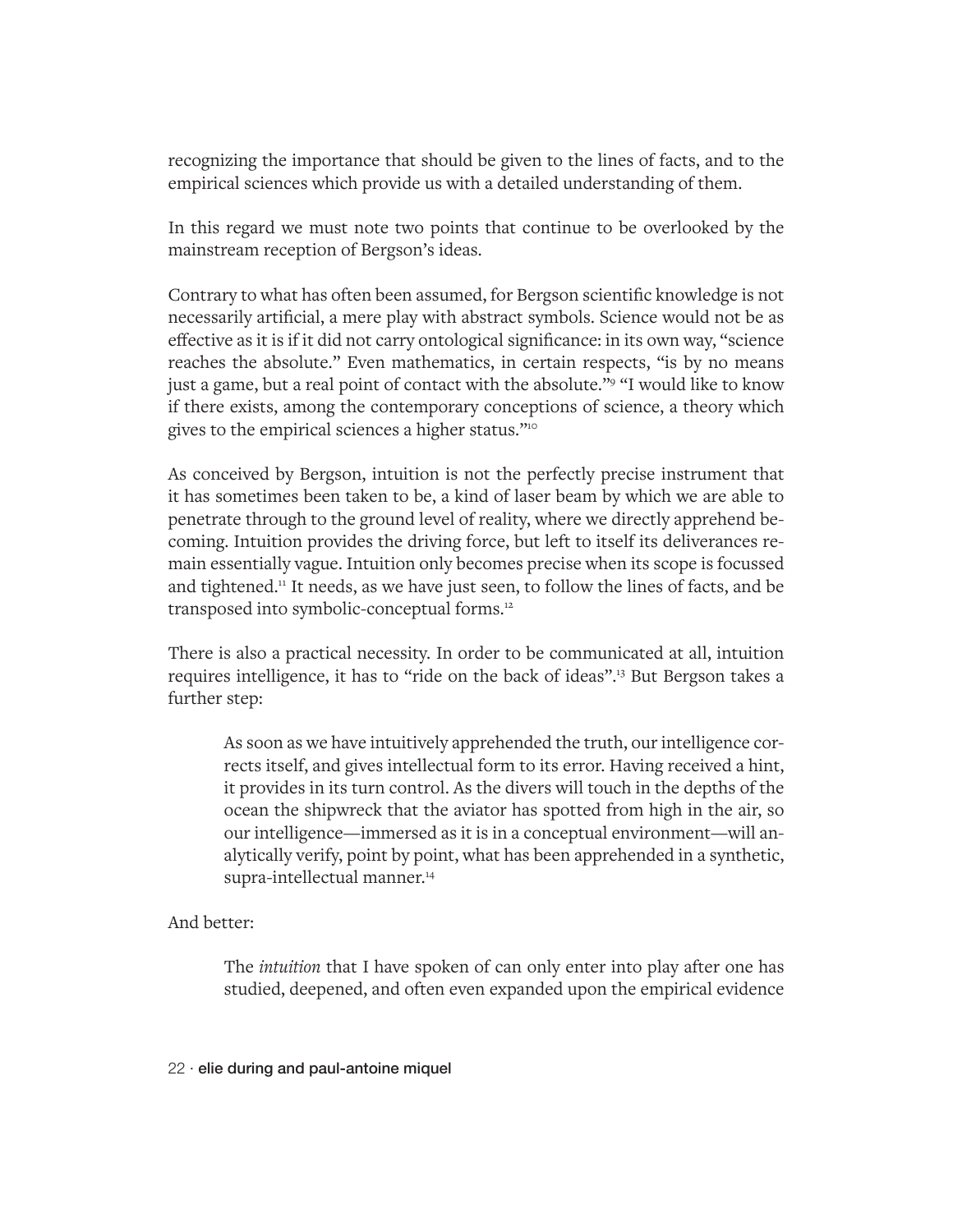that positive science has gathered on a certain issue.15

Science can reach the absolute, and intuition has need of science, not only in order to be communicated and conveyed, but simply in order to function. For these two reasons, science is a good deal more than a domain in which the Bergsonian methodology can be applied. Above all, the role of science is not confined to that of the bogeyman that possesses only functional, "tool-making" intelligence, incapable of understanding life, that "spatializes" and distorts everything it touches. This picture is all too familiar in the textbook version of bergsonism, but it is utterly misguided. Science is not there simply as a foil that one would set up to promote a general critical methodology aimed at recovering the vital, pre-reflective aspects of reality. Rather science is the necessary precondition for the effectiveness of the method in question. Bergson's engagement with science goes beyond both the hermeneutic mission of interpreting scientific works, and elucidating the ontologies implicit in scientific theorizing: philosophy, Bergson maintains, must "mould itself upon science". But this intimacy indicates a true complementarity, rather than any subordination of one to the other. And this in turn presupposes that intuition introduces a *critical distance*—rather than a rift—with regard to the sciences, albeit in a very different manner than phenomenology or analytic philosophy.

This is arguably the most important feature of "intuition as method," to follow in Deleuze's steps. Intuition manifests itself initially by its capacity to refuse certain readymade intellectual schemas. Accordingly, the Bergsonian methodology includes a crucial analytical aspect, which is manifested in the dialectical manoeuvres aimed at identifying and eliminating inadequate concepts and erroneous syntheses. Science is concerned to the extent that it sometimes yields to misleading analogies and over-hasty generalizations. These can be prevented and corrected, with the aim of bringing into the open the inconsistencies of the (often unconscious) metaphysical assumptions underlying scientific discourse. The proper use of intuition, Bergson believes, will open new lines of questioning, and sometimes lead to factual discoveries which may in turn lead to the reform of certain habits of thought shared by working scientists. To sum up, philosophical interventionism is the price one must pay for acknowledging the ontological weight of scientific discourse. Our contention is that a bergsonism which had nothing to contribute to the improvement of science would not be worth an hour's effort.<sup>16</sup>

we bergsonians · 23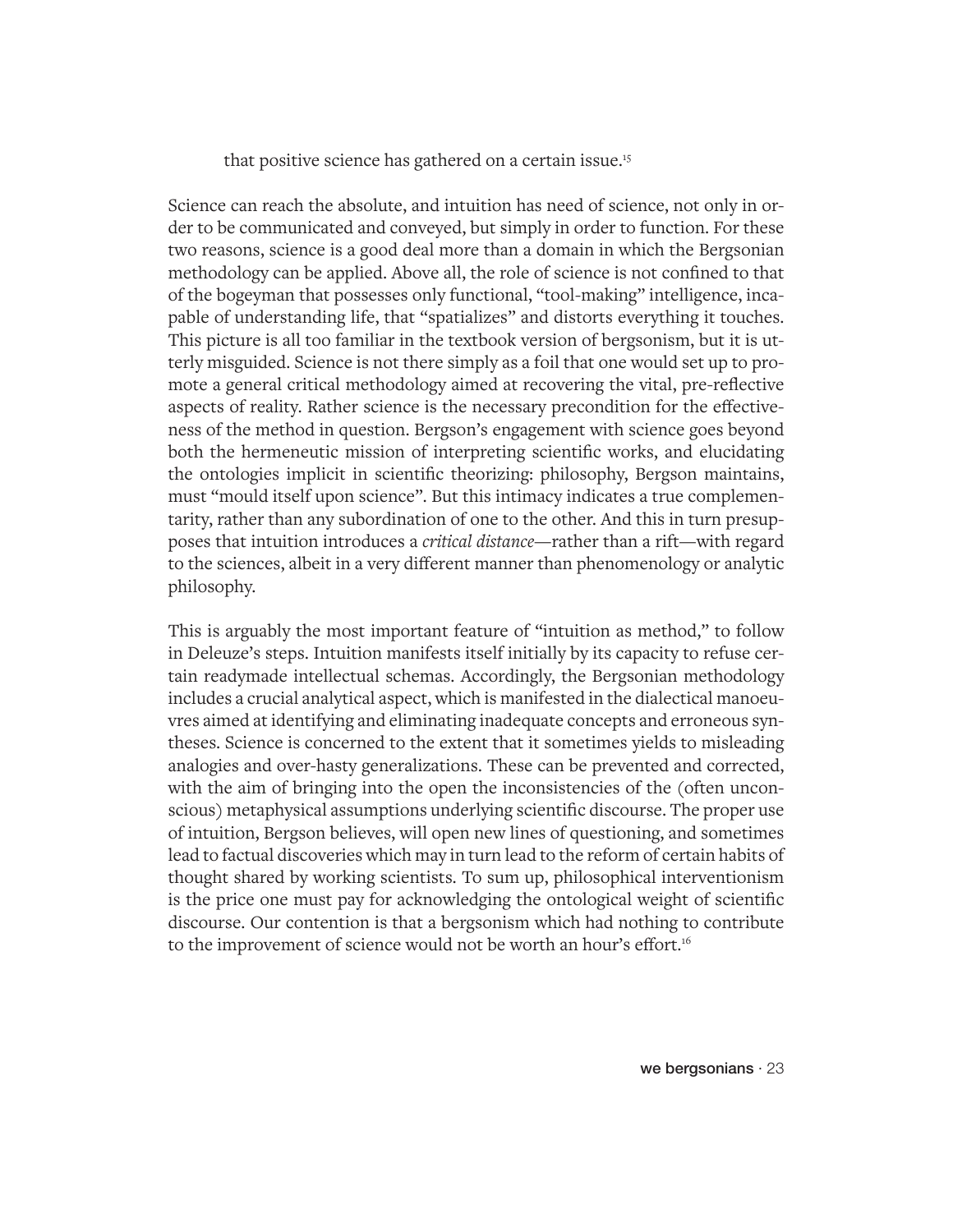That said, the proper role of intuition does not extend to supplying science with metaphysical "foundations": science manages to function perfectly well without these. Nor does intuition aim at panoramic "conceptions of the world," as if the task of philosophy was to supply science with broader and bolder syntheses, taking its theories to ever higher levels of generality along the same directions. This would condemn philosophy, which can only ever engage with the sciences as they are at a particular moment in time, to always lag behind on the path of scientific progress.

Bergson has thus tried to connect metaphysics with the sciences in an entirely new way. He started from the assumption that philosophical questions enjoy an autonomous existence—something that is always difficult to convey to scientists who are as likely to forge their own "philosophy" as they are to repudiate all philosophy as entirely useless. But by demanding further refinements, distinctions and differentiations, science invariably renders these same questions *more precise* than they would otherwise be.

I see in the metaphysics that is to come an empirical science of sorts, one that is cumulative, but also constrained—in the manner of other sciences—to treat the results to which its attentive study of the real has led it, as being only ever provisional.<sup>17</sup>

Given this, in which directions should our efforts be directed? What are the questions which should be occupying us today? Which lines of facts are ripe for philosophical scrutiny?

"Where will we be led? No one knows. No one can even tell us which science will uncover the new problems. It could even be a science with which we are today wholly unfamiliar."<sup>18</sup>

## NEITHER REDUCTIONISM NOR EMERGENTISM

Let's try a few guesses anyhow. By way of a concrete example, consider living organisms, or organizations. The real character of Bergsonian vitalism—often obscured by an overly strong fixation on the doctrine of the élan, or by an overly simplistic opposing of mechanism with finalism—has been rediscovered. From a critical perspective, the point to keep in view is that the Bergsonian approach provides an alternative to conceptions of nature that are either *reductively* physi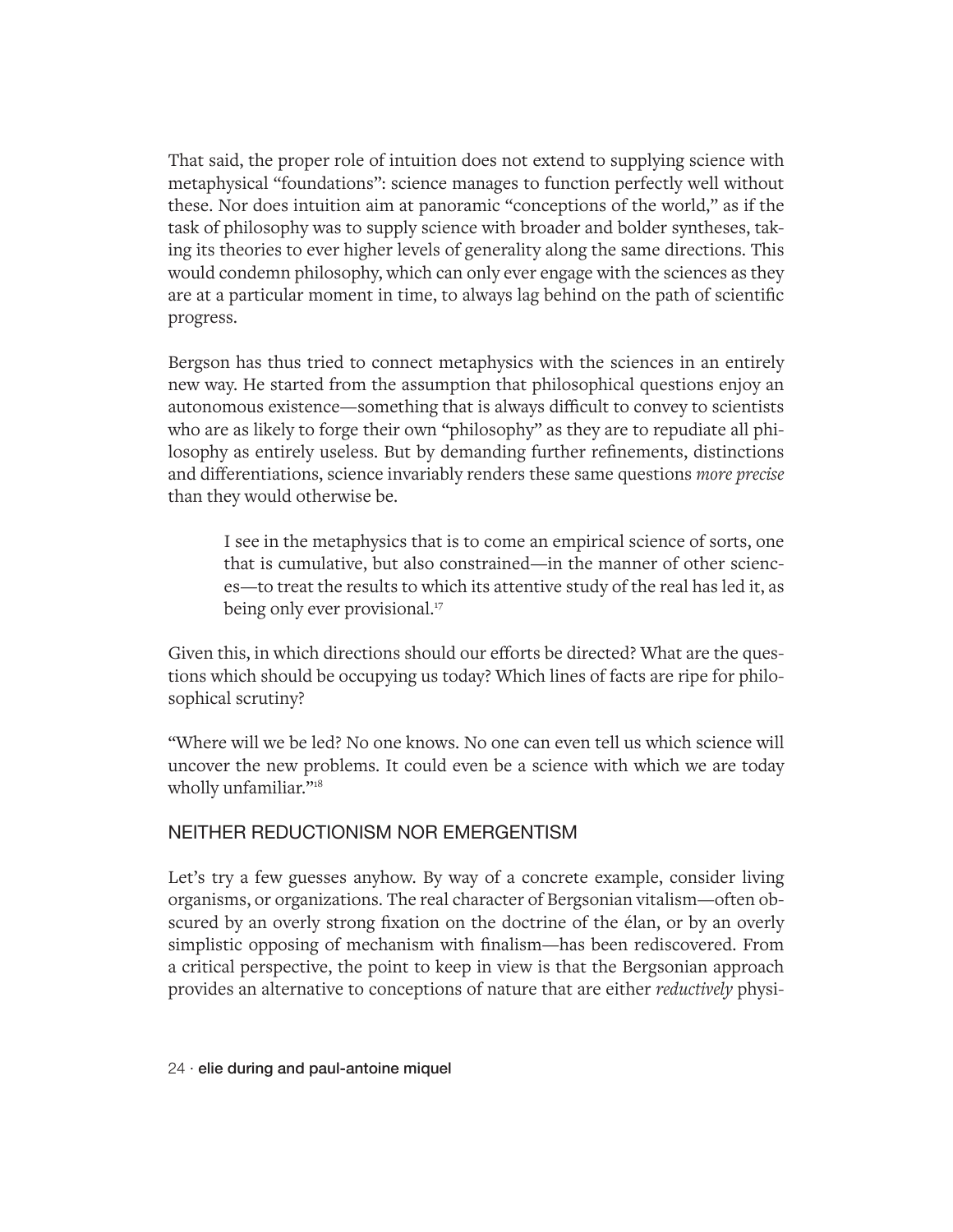calist and *emergentist* and *hierarchical* (with regard to both nature itself, and the relationships between nature and culture). Emergentism can be developed in terms of levels of reality, or levels of explanation (with higher-level properties "supervening" on more fundamental properties). From the Bergsonian perspective there is a plurality—no doubt irreducible—of modes of existence, but this plurality is not distributed in layers corresponding to increasing levels of complexity, crowned by the domain of consciousness; reality simply isn't stratified in such a straightforward manner, because genuine complexity cannot be the product of a mechanistic combination of elemental bricks of reality. As Ruyer puts it, "the 'new' is being formed at each instant everywhere, but there are no superimposed layers … each bringing its characteristic 'novum'".19 (It goes without saying that bergsonism also rescues us from more sophisticated forms of reductionism or regionalism, such as Husserl's philosophy of consciousness, or the ontological phenomenology of *Dasein*.)

The Bergsonian approach to the nature of life starts from the idea that we are always already immersed in entangled levels of *durée*, not (as Deleuze would have it) in a "plane of immanence," nor even in a plurality of such planes, but rather in a *redoubling* of immanence. First of all because, as Frédéric Worms has noted, there really are *two* meanings of life.20 Underlying the distinctive doctrines of *Creative Evolution* is a *cosmological turn* in Bergson's thought, which accounts for the fact that to experience the immanence of durée it is necessary to be able—simultaneously—to experience the "durée that is immanent in the whole universe," that is the cosmic consciousness to which our own consciousness is connected by innumerable links of sympathy. The paradigmatic example is the well-known "lump of sugar": its melting participates in the absolute in *two* respects, because in addition to bringing lived duration in the focus of attentive awareness, it also bears the weight of the entire cosmic process. On the one hand, the melting is the living symbol of my own impatient waiting; on the other, my impatience is pitched against the whole spectrum of intertwined durations that make up my environment: I have no choice but to wait, and the lump of sugar is the living symbol of the unfolding universe.<sup>21</sup>

These redoublings make it possible for particular episodes of durée to constitute themselves, not only by enfolding or contracting more or less intense instances of duration (this is how Bergson accounts for our phenomenological *situation* within the world), but also, at the same time—and to different degrees—by extrapolation or projection into other episodes of durée which in turn encompass them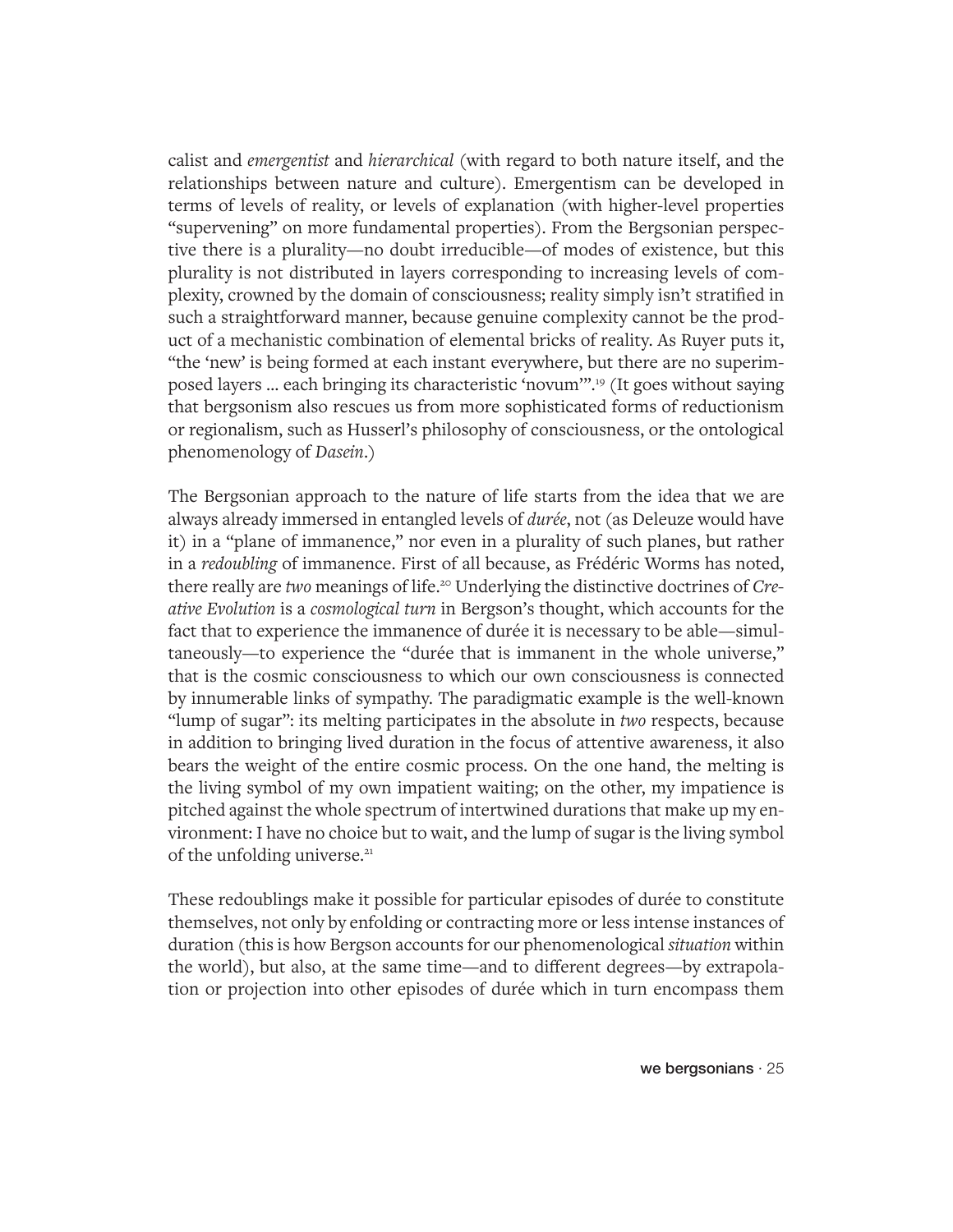(this is the theme, less obvious but clearly present, of *perspective*, to which we will be returning). Bergson introduces fundamental distinctions which help us orient ourselves within this entangled domain governed by reciprocal causality: if we are considering things statically, the relevant distinction is between *the closed* and *the open*; from a dynamic perspective the relevant distinction is between *iterative repetition* and *creative repetition*.

We believe the entangled levels of durée are a fundamental characteristic of the living, one of the basic parameters determining biological organization. The concept of redoubled immanence takes a more explicit form in Simondon's work, with his claim that biological individuation should be construed as taking place in a "theatre" in which it plays the role of an "actor." The same intuition is at work in Bailly, Longo and Montévil, when they urge that we conceive of the transition from the physical to the biological in terms of an organism which lives and develops, repairs and reproduces itself in a *space of extended criticality* which exists in addition to the standard range of physical properties.<sup>22</sup>

## THE VIRTUAL AND THE POSSIBLE

From a Bergsonian perspective, the virtual is real, but the virtual is not simply the possible. Life and memory, to the extent that they are virtual and never cease virtualizing themselves, mean we must re-evaluate the character of the modal relationship between the possible and the actual, between *what is* and what *might be*. In other words, to take proper account of the nature of the virtuality which underpins real-world processes, we cannot consider what might be as simply a form of what is—and hence as something amenable to direct quantification and calculation.

Suppose, for example, that we take the states of a biological system to exist in space of possibilities which includes both the random and the probable. In so doing we would not be in a position to explain the radical novelty and unpredictability which, in reality, are characteristic of such a system. The evolution of life—and the same goes for human memory—creates at each instant *new possibilities.* Evolution acts on and alters, in real time, the space of possibilities which (supposedly) explains evolution itself. We are thus led to distinguish the concepts of what "is different" and what "might be," between what is simply *possible*, and what is *truly contingent*, and by nature unpredictable. These conceptual clarifications will no doubt have an impact in domains such as decision theory and the philosophy of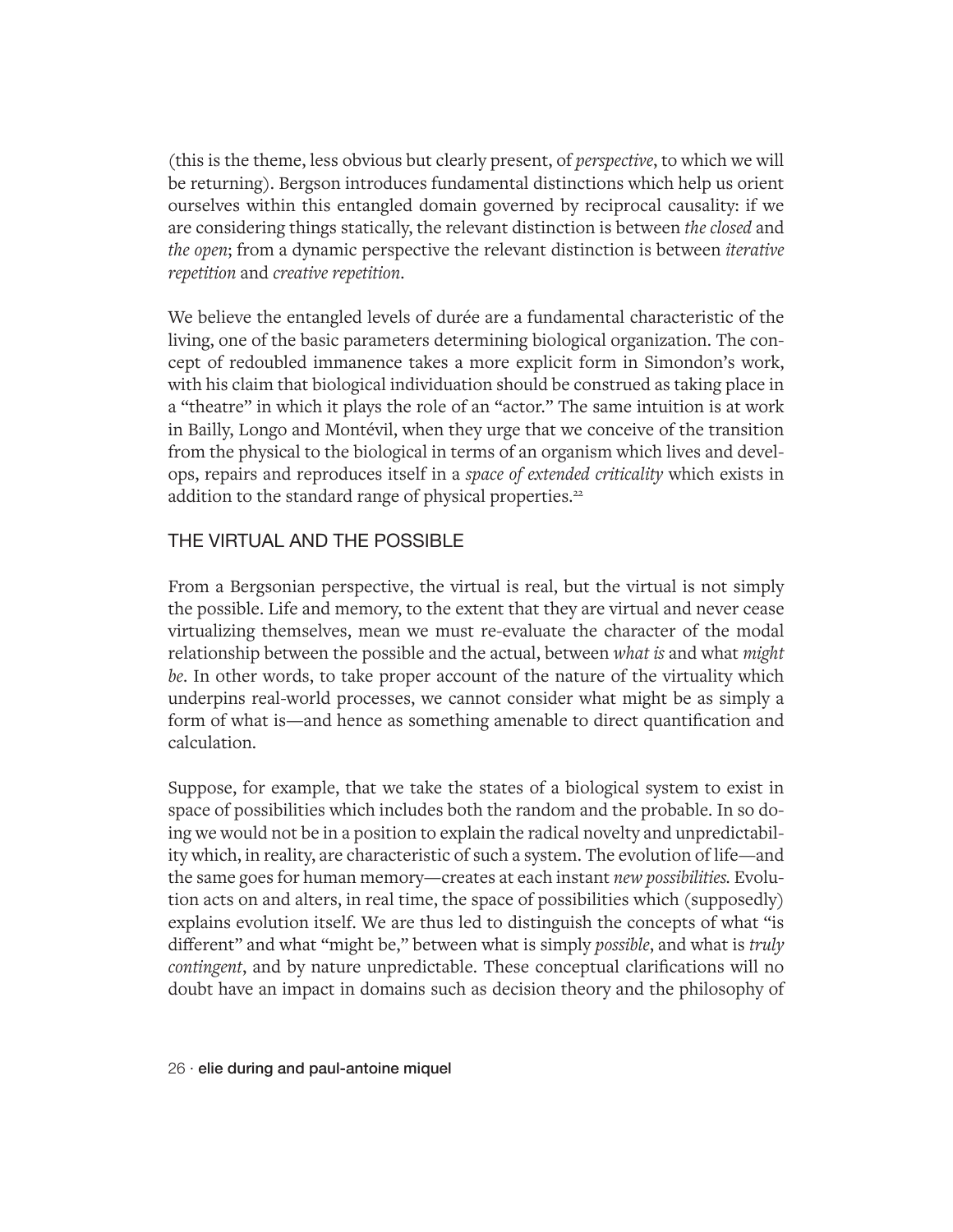action.

### A BROADER LOGIC

Bergsonian ontology requires—as with Simondon, albeit in a somewhat different way—a broadening of logic. This broadening does not involve our putting into question the principle of non-contradiction, but it does require us to reject the *principle of the excluded middle*: *Not not-A* and *A* are no longer equivalent.

This brings us back to Bergson's views on the "two orders." Matter is not merely negative, it is not the reverse image of life, it does possess a form of durée, different in nature from that of living things. On the one hand, the durée of matter is characterized simply and solely by repetition, whereas the durée of living things is characterized by invention, creation and self-overcoming (at least with respect to their purely material nature). But on the other hand, it remains the case that matter belongs to life, and is somehow folded within it. We here run into the issue of emergence once again. Is organization something which emerges from a primitive physical substrate, or is it the other way around? Isn't the physical best understood as the neutralisation or slowing down of the interactions that are characteristic of the biological realm? This provides us with a fine example of a non-conservative extension: to comprehend how the physical can go beyond its own order it is necessary also to understand that the alleged physical basis was itself the product of an idealization.

Similarly, for Canguilhem an illness isn't nothingness, but rather another mode of life—or (if one prefers) an illness is a deviant physiology, which also means it can't be reduced to the merely physiological. Inversely, life is a "dynamic polarity," which means that life isn't simply the opposite of death, nor health the opposite of illness: rather there is a pathological dimension inherent in life itself—death is to be found within life and nowhere else.

Again, the issues are clearer and more explicit in Simondon. "To understand individuation," he writes, "one needs to conceive of being not as substance or matter or form, but as a system that is under tension, oversaturated, that exists over and above the level of unity, which doesn't consist solely in and of itself, and which is therefore not constrained by the law of the excluded middle."<sup>23</sup> Which amounts to saying that becoming itself is not nothing, or equivalently, that being isn't whole. Just as becoming has a mode of being, so too does being undergo becoming. Be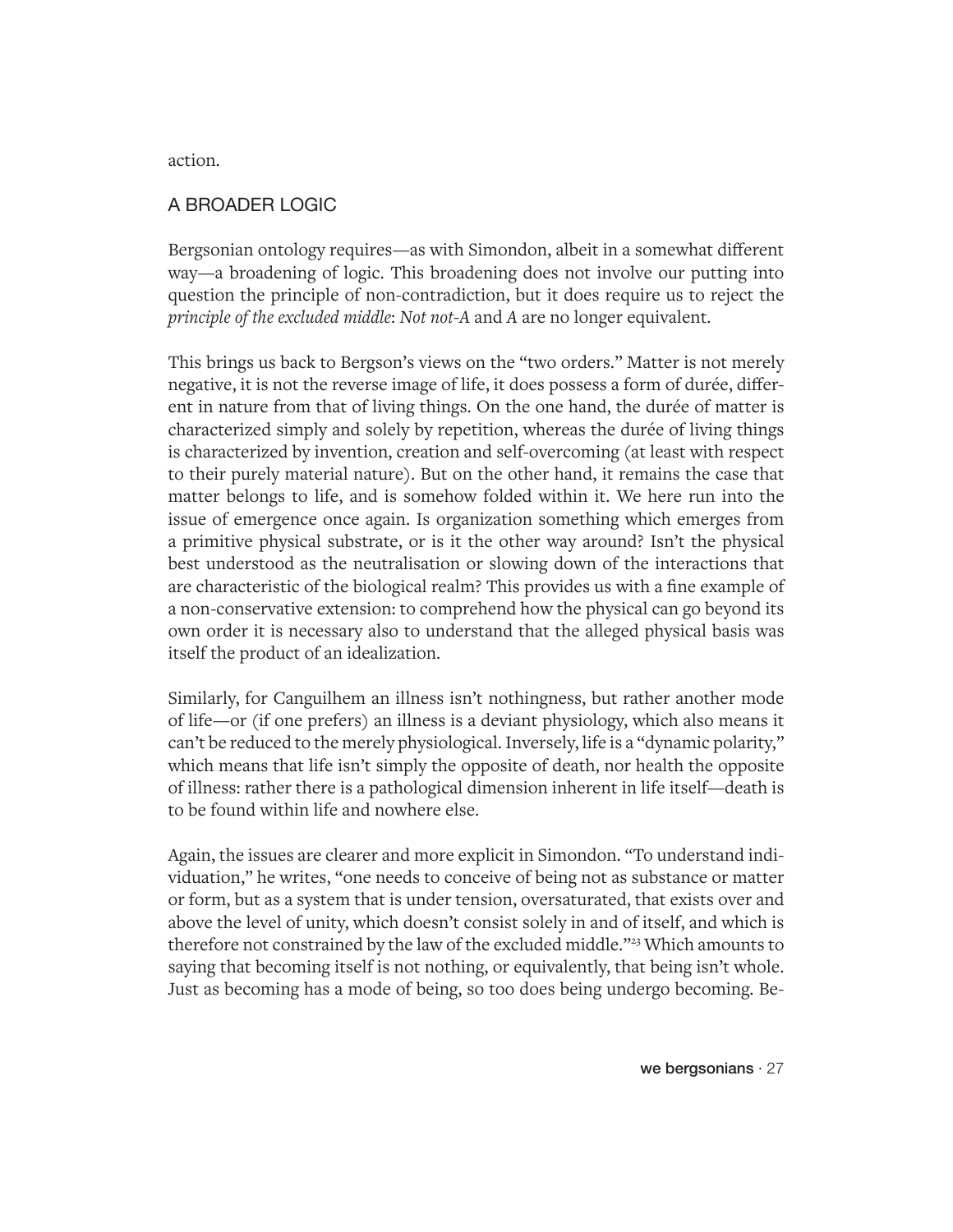ing, as Simondon points out, can be out of phase with itself.<sup>24</sup>

It is only by rejecting the excluded middle that we can hope to be in a position to understand how it can be that in the order of things, it is the virtual rather than the actual which comes first. If the virtual is *otherness*, the actual is that which is *other* than otherness.

#### PRESENTISM AND ETERNALISM

It is from this basis that one should consider the critical relevance of Bergson to contemporary debates concerning the metaphysics of time. In the analytical world we find "presentists" and "eternalists" doing battle over the domain that should be given to the verb "to exist." (Should it be confined to only the present? Or to the past as well, or perhaps even the future?) It is clear, however, that their disagreement rests on a presupposition that is common to both camps, but which passes largely unnoticed. It is being assumed, in effect, that the past and the present are fundamentally homogeneous in nature: that the past differs from the present only by virtue of *no longer being* present, and hence that the past and present have exactly the same *kind* of contents, which is apparent in the fact that, from the point of view of ontological calibration, they can only be differentiated from one another modally. Once this assumption is made, we still need to explain how the concepts of past and present nevertheless apply to successive states of affairs that do not differ in kind. Some appeal to a mysterious "passage" of time (which one can try to elucidate via the analysis of various "models" of the flux of consciousness).25 Others appeal instead to perspectival notions compatible with the view that reality in itself is perspective-free (hence the frequent appeal to the indexical character of "now": what counts now as "now" is dependent upon our contingent location along the timeline). If, however, one views the present and the past as fundamentally different *in kind*—as different, according to Bergson, as the actual and the virtual—then the metaphysical landscape is entirely transformed and the philosophy of time must be grounded on new ontological foundations. In order to achieve this, it is interesting to filter Bergsonian themes through the analytic instruments provided by current debates in the philosophy of time. The quarrels between "tensers" and "detensers," proponents of A-time and B-time, should not be dismissed as moot. Even pseudo-problems can be of use when it comes to making Bergsonian ideas more precise. For it is not enough to gesture towards the virtual, or to claim that space-like models of time give up genuine becoming from the start. Gnomic formulations will remain opaque no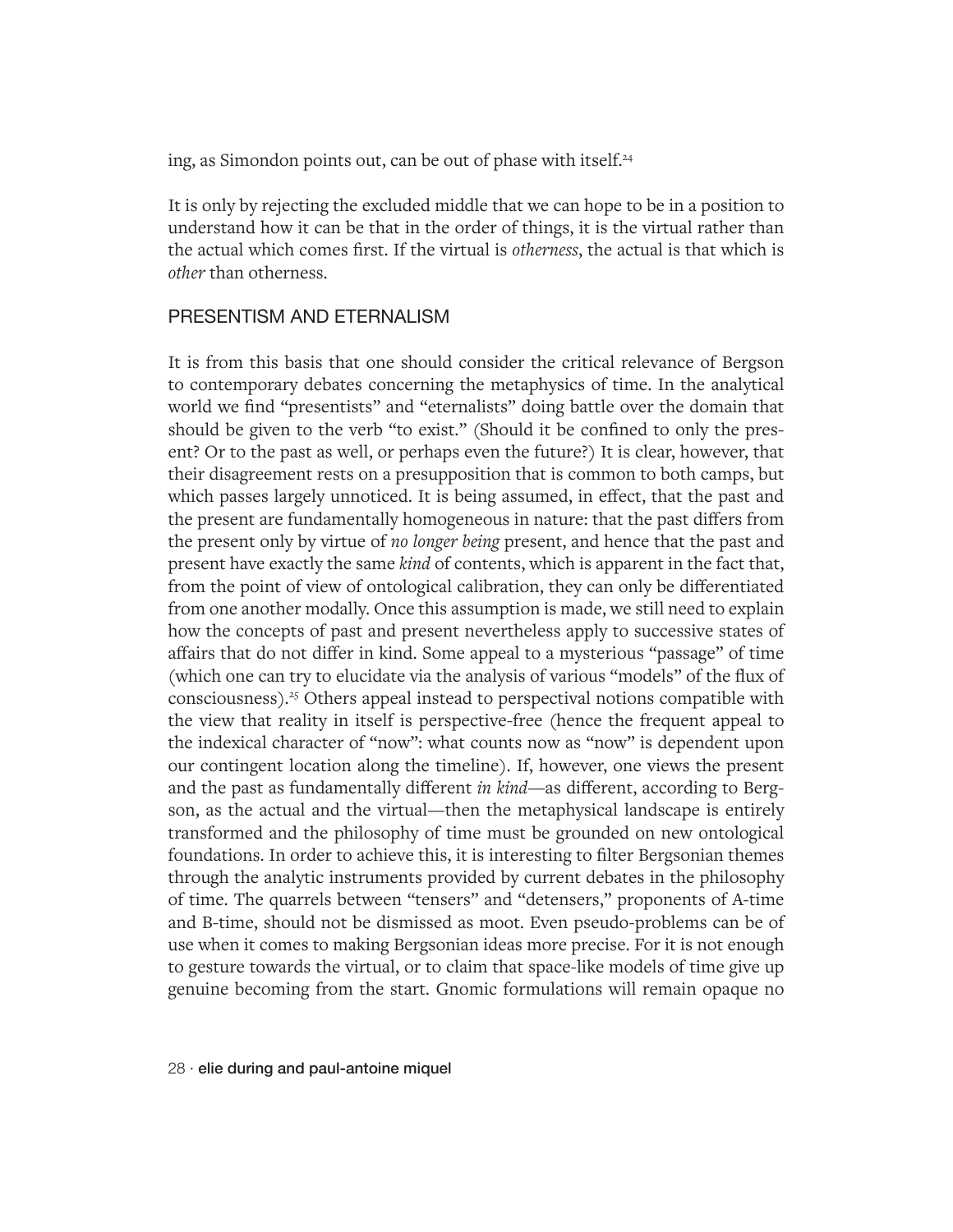matter how frequently they are repeated; such is the formidable claim that the past conserves itself integrally "in itself." Here again, philosophical debates out new lines of facts, following, if need be, the latest developments in neuroscience.

## RE-EXAMINING THE RELATION BETWEEN DURATION AND SPACE

We said above that we shouldn't hesitate to loosen the stranglehold of Bergson's language and terminology. Let's start with durée, bergsonism's central concept. In the literature it has generally been reduced to nothing more than a qualitative or heterogeneous multiplicity, entirely lacking any numerical dimension. As established by several recent studies, this idea has had its day.<sup>26</sup> In fact, durée and number are not entirely foreign to one another: durée can be viewed as "an obscure number," "a special number"; i.e. non-spatial in nature. This idea, if properly developed, would lead us to a qualitative arithmetic, one that is capable of describing physical phenomena without obliterating the temporal aspect inherent in their becoming. For, after all, what is measurement if not a way of coming to terms with the internal rhythms of change?

Among the other taboo words for Bergsonians, "spatialization" is not the least problematic. What is space? The critical role the category plays in Bergsonian thought is clear enough, and there's no need to return to the relevant points here. But how do things stand with regard to the diverse plurality of spaces, both concrete and abstract, that are associated with the lives of humans and animals, as well as with scientific and artistic activities? Are there lines of facts here which might be of interest to philosophers? Bergson famously criticized the metaphysical assumptions behind the adoption of one particular kind of abstract space in connection with relativity theory: the four-dimensional Minkowski spacetime, with its characteristic pseudo-Euclidean signature. He took this construction to be simply an extension of the kind of geometrical representations of movement that are frequently to be found elsewhere, e.g. in the ordinary use of curves and graphs depicting change-over-time. Would he have had the same to say about configuration or phase spaces in other areas of contemporary physics? If the spatial mode of existence is indeed the ideal limit to which matter (qua extension) tends by its own nature, how should this metaphysical thesis be situated with respect to the diversity of geometrical constructions to be found in contemporary mathematics: not only *n*-dimensional non-Euclidean spaces, but complex spaces, discrete spaces, and the like? To turn to a related topic, what status should we give to set theory? Is it merely a natural extension of the Bergsonian notion—quite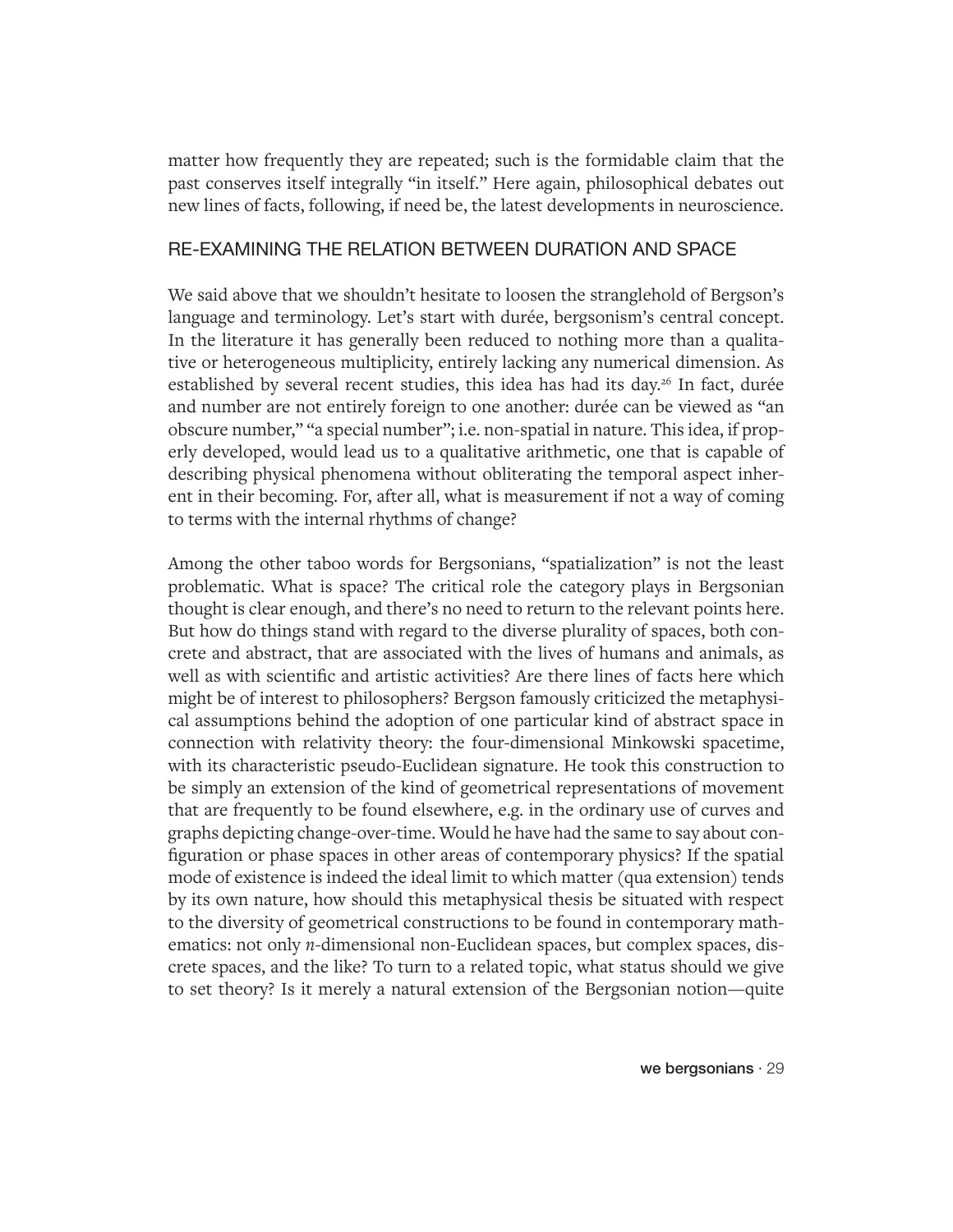new at the time—that mathematical objects should be construed as *systems of relations* between elementary objects (points, instants)? And lastly, what should we say about the purely topological properties of mathematical spaces? Bergson's critique of measurement was originally developed in connection with very basic examples of the kind one may find in the Transcendental Aesthetics (tracing a line, building a triangle in Euclidean space, counting successive moments…). Does the critique apply equally well to the more elaborate, but nonetheless effective and useful modes of spatiality developed in the wake of modern geometry and physics?

There are a thousand reasons for remaining less than satisfied by the Bergsonian treatment of the relationship between durée and space. Suppose we take seriously the idea that our intelligence is not confined simply to the pragmatic task of manipulating the physical things under hand or manufacturing tools for doing so, but is ontologically committed with the genesis of materiality, as Bergson claims. Suppose, in addition, that the universe as a whole is continuously undergoing becoming, as Bergson often insists, and that space is nothing more than matter (and hence, duration) in its most relaxed state, i.e. an ideal limit for which geometrical concepts provide partial yet effective templates. Then it is clear that *real space*—let's introduce the term by way of symmetry with the "real time" discussed earlier—can have a content that is far richer than that allowed in *Données immédiates*, which is in fact mainly concerned with the intellectual schemes underlying the representation of space as numeric multiplicity. If there is such a thing as real spatiality embedded in the unfolding universe, surely intelligence must have a grip on it. It is only the habits reinforced by the endless reliance on "useful conventions", to use Poincaré's expression, that condemn us to eternally orbit the circles of Euclidean geometry. It remains to be seen whether these richer and more diverse modes of spatiality can be accommodated in the intensive schema elaborated from *Matière et Mémoire* onwards, with its degrees of duration and variably contracted rhythms.

## THE PROBLEM OF CO-EXISTENCE: THE LOCAL AND THE GLOBAL

Contrary to what Bergson himself sometimes suggested, the question of the nature of space lies at the heart of his debate with Einstein. One reason for this is the simple fact that the concept of simultaneity is occupying centre stage—though it should be noted that in his discussion of Einstein, Bergson was operating with a conception of simultaneity that is altogether different from the conception that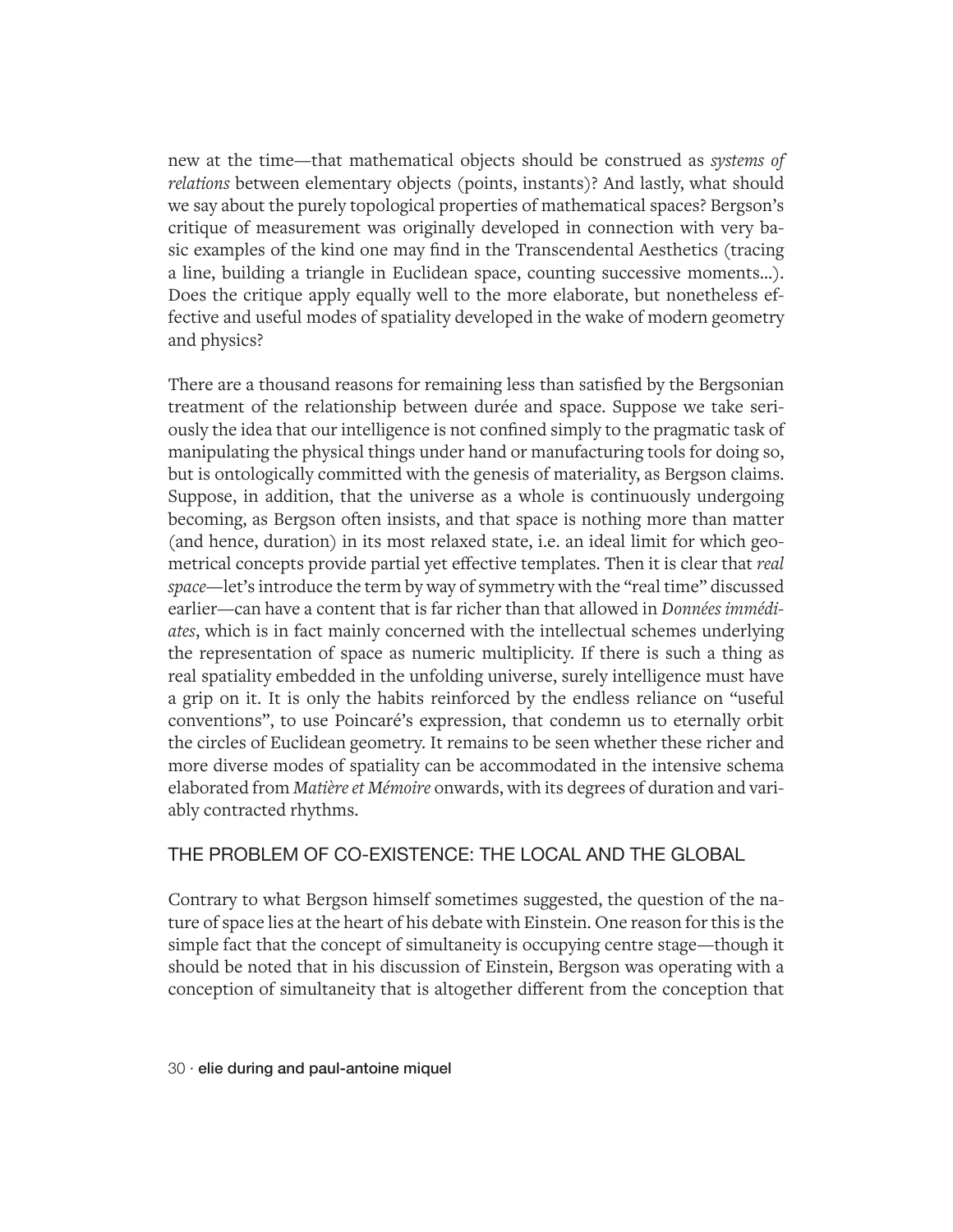can be found in his earliest works, where it is defined as the mere intersection of time with space. There is a second reason: in developing his concept of "real time" in *Durée et Simultanéité* Bergson was intending to project durée onto a particular aspect of *measured* time. While this may come as a surprise to some, there can be no doubt at all that real time—the figure of durée which comes to the fore in *Durée et Simultanéité*—is a kind of time that is inherently measurable and quantifiable. The distinction between real and fictitious time (e.g. symbolic, or purely mathematical representations of the temporal) runs within measured time itself. If it were otherwise Bergson would never have dreamed of resisting the *metrical* consequences of the famous "twins paradox" attributed to Langevin. What Bergson contests, clearly wrongly—as confirmed by all the relevant lines of facts—is the thesis that the twin who is accelerated in his spaceship can give a different *measure* of the durée that has elapsed during his trip, a durée that is thus (allegedly) substantially identical, but also metrically equal, to the durée experienced by his brother who remains on Earth. In more precise terms, Bergson holds that there is only a single interval of "real time" between the moment when the twins separate, and the moment when they are reunited. But it is clear that what is at stake here is not durée in general, but only the particular times measured by conscious human observers, who are able to plot the flux of their lived experience against the reference frame defined by their measuring equipment.

What is of interest to us in Bergson's entangled discussion of this typically relativistic setting is the more general problem regarding the framing of time. The point is that real time isn't necessarily lived time: Bergson only requires that time *can* be lived through. In contrast, it's essential to real time that it should be actually measured.<sup>27</sup> Consequently, it is not enough to remind us that durée in its pure state is by its nature unmeasurable or unquantifiable. We must accept that lived durée can, in a manner of speaking, take leave of itself and adopt an observation point in the domain of the measurable, so as to give a *perspective* on other durées, and so recognize that their flows unfold simultaneously. For there is no room for doubt: the twins are, in some real sense, contemporaries. To accommodate this fact we have to accept that the "proper times" that can be found in distinct spatial locations are in some way commensurable. This is the theoretical setting that Bergson wishes to consider. Are relative measures of elapsed time enough to capture the metaphysical import of the thick notion of simultaneity that Bergson has in mind (i.e. a simultaneity not confined to zero-duration instants)? The difficulty is that the "proper time" of the equations of physics—the quantity that is guaranteed to be invariant through changes in frame of reference—is a time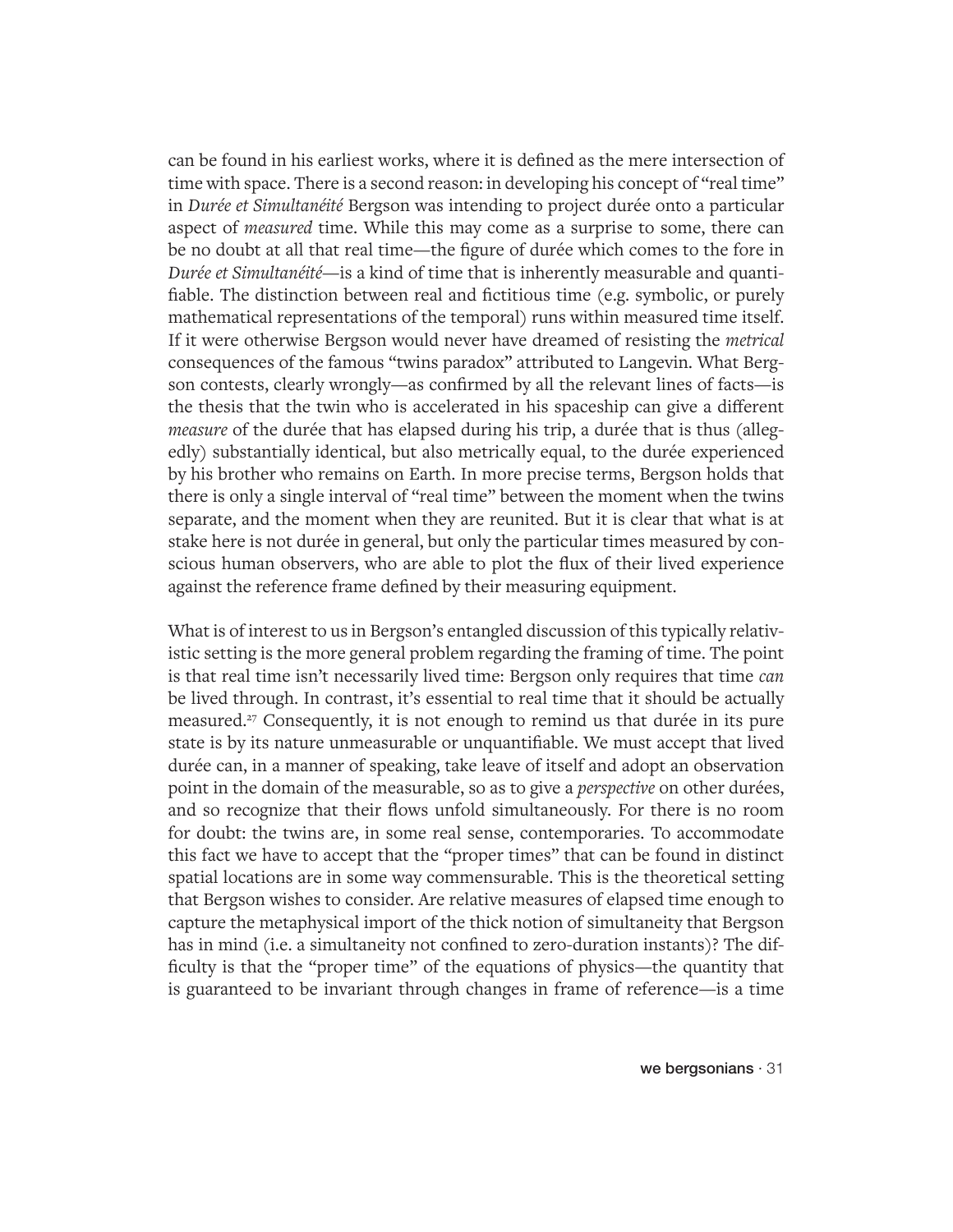which is completely lacking in global significance: it is a strictly *local* determination of time, bearing no perspective on other times. Mathematically speaking, it primarily functions as a parameter. It is in some respects less artificial than the coordinate times linked to particular inertial reference frames, but there is nothing intrinsically temporal about it. As Piaget would put it, proper time is nothing more than "spatial succession." Unless that is, a sort of "reality transfusion" occurs whenever we consciously think about it: then, the worldlines traced out by the occupants of four-dimensional Minkowski spacetime become infused with durée deriving from our own consciousness, with the resulting illusion that the entire scene can be re-animated and set into motion despite the lack of an overall time frame. But truly speaking, what we are dealing with here are purely local and *a priori* disjointed measures of material durée. These measures exist alongside the *basso continuo* of the lived durée of conscious observers—a durée characterized by the degree of tension typical of humankind—without any straightforward notion of real simultaneity between flows. Any attempt to uncover from these ingredients a genuinely temporal unity of the material universe is bound to fail. Anyone attempting cosmological unification on such a basis would run the risk of indulging in psychological metaphors (a super-human consciousness sweeping across the universe…), at the risk of being swiftly undermined by scientific objections not least those of Einstein, who, it will be recalled, refused to admit the existence of a philosophical time, distinct from the time of the physicist and the time of the psychologist.28 Above all, what is still lacking in the way the problem is framed by physicist and most philosophers of physics is a clear conception of temporal perspective, one which acknowledges the possibility of effectively extending time through space, via the operation of measurement. What we still need, in other words, is a conception of real space—or if one prefers, real simultaneity—that is fitted to address the cosmological challenge.

At the very least Bergson managed to point his finger in the direction of the principal problem: finding a mode of cosmological connection which accommodates the legitimate demands of *situation* (*context*) and *perspective*, with determinations of time that are *global* as much as *local*. His confrontation with Einstein's special theory of relativity led him to formulate an issue that is crucial to our understanding of the nature of physical time: the simultaneity or coexistence of spatially separated flows (or *fluxes*) of duration, a coexistence that is irreducibly temporal and spatial, and which in no way undermines the evidence suggesting that instantaneous simultaneity (the punctual "now") is by necessity relative to the choice of a particular reference frame (i.e. a system of coordinates extending through the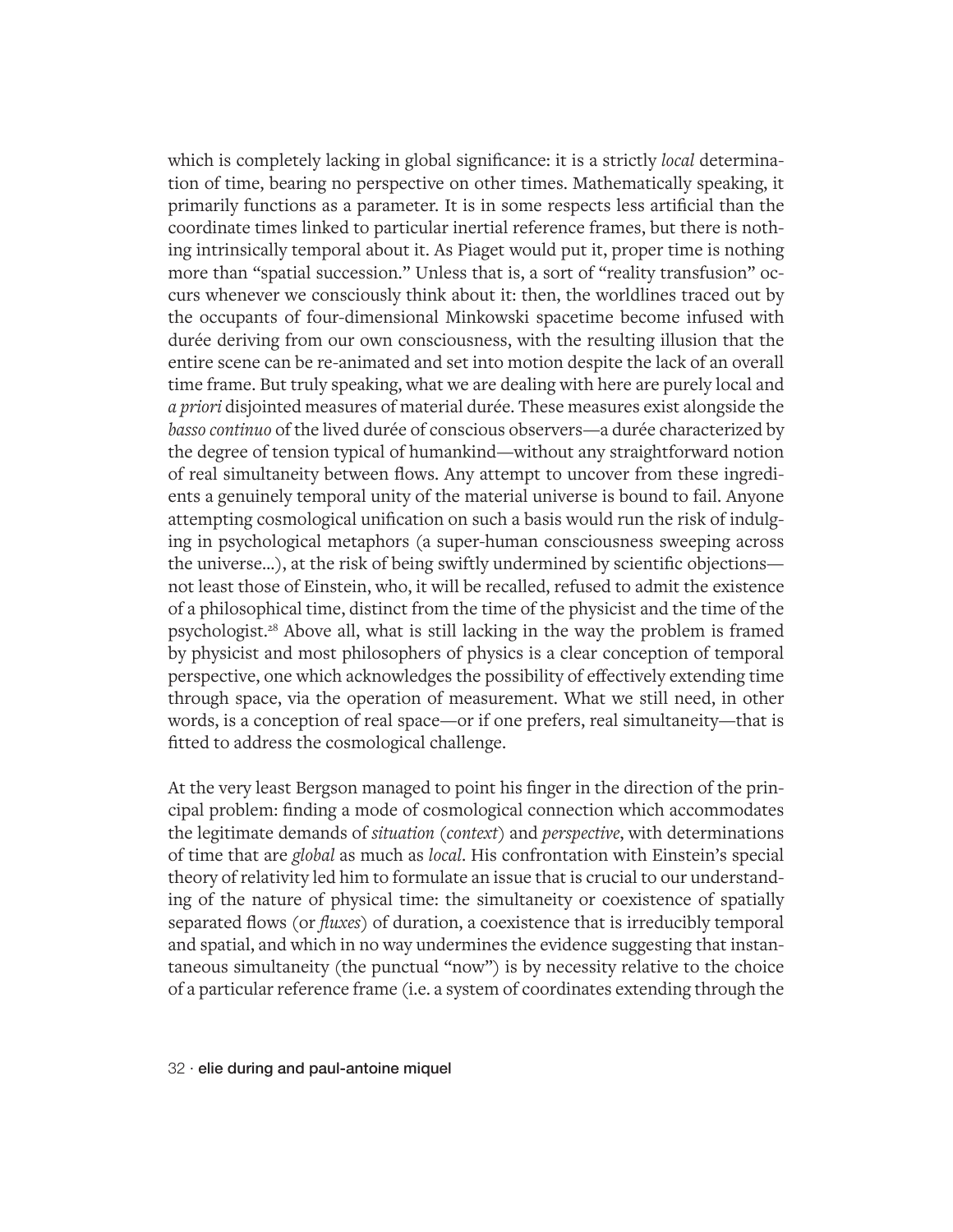#### totality of space).

Admittedly, the familiar Bergsonian distinction between durée and space, qualitative multiplicity and quantitative multiplicity, isn't a great help here: the best it can do is provide us with a name for our problem. The problem of simultaneity—of real simultaneity, envisaged *sub specie durationis—*should be formulable in terms of space-time. It is unfortunate that physicists continue to think they are doing philosophers a favour in conceding to them that the distinction between lived time ("psychological time") and objective time ("clock time") still has relevance and validity. For this reason, and not withstanding their prominent role in mainstream Bergsonian scholarship, we propose to banish all use of expressions such as these, once and for all. It is now apparent that everything hinges—as in reality it has done since the start of the debate—on measured time. Giving a privileged status to psychological time—as if it were a valuable treasure which must be preserved from the threat of our inherent spatializing tendencies—assists not at all in solving the problem. Langevin once proposed translating "lived time" by "proper time", as if it were a matter of finding a common lexicon. This concession to the philosophers was meant as a conciliatory measure, but in the end it did more harm than good. In the absence of a single temporal metric extending over the whole of spacetime, any common measure of time at a distance is arbitrarily bound to a particular reference frame. The fact that similar temporal units are used across space produces an illusion of temporal homogeneity. The truth is that in space-time one only finds *spatio*-temporal homogeneity: the intervals of proper time corresponding to different spatio-temporal trajectories remain in a sense incommensurable, which lends support to the notion that time is fundamentally and irreparably disunified. The paradox of the twins, who are somehow contemporary despite their diverging temporal experiences, embodies this general issue. Einstein was candid enough to admit that he did not see any genuine problem there. But the issue has recently returned in the guise of a proliferation of *nonstandard definitions of simultaneity*. If much of the philosophical debates largely ended up focusing on the issue of whether such definitions are conventional or non-conventional, it's interesting to note that metaphysicians in the analytic tradition have recently been exploring the question while not confining themselves to strictly epistemological considerations. These philosophers have started developing *regional* models of coexistence (featuring an extended, non-pointlike conception of location); these have the advantage of being directly derivable from the *topological* structure of Minkowski space-time, thereby giving access to the deeper features of real space.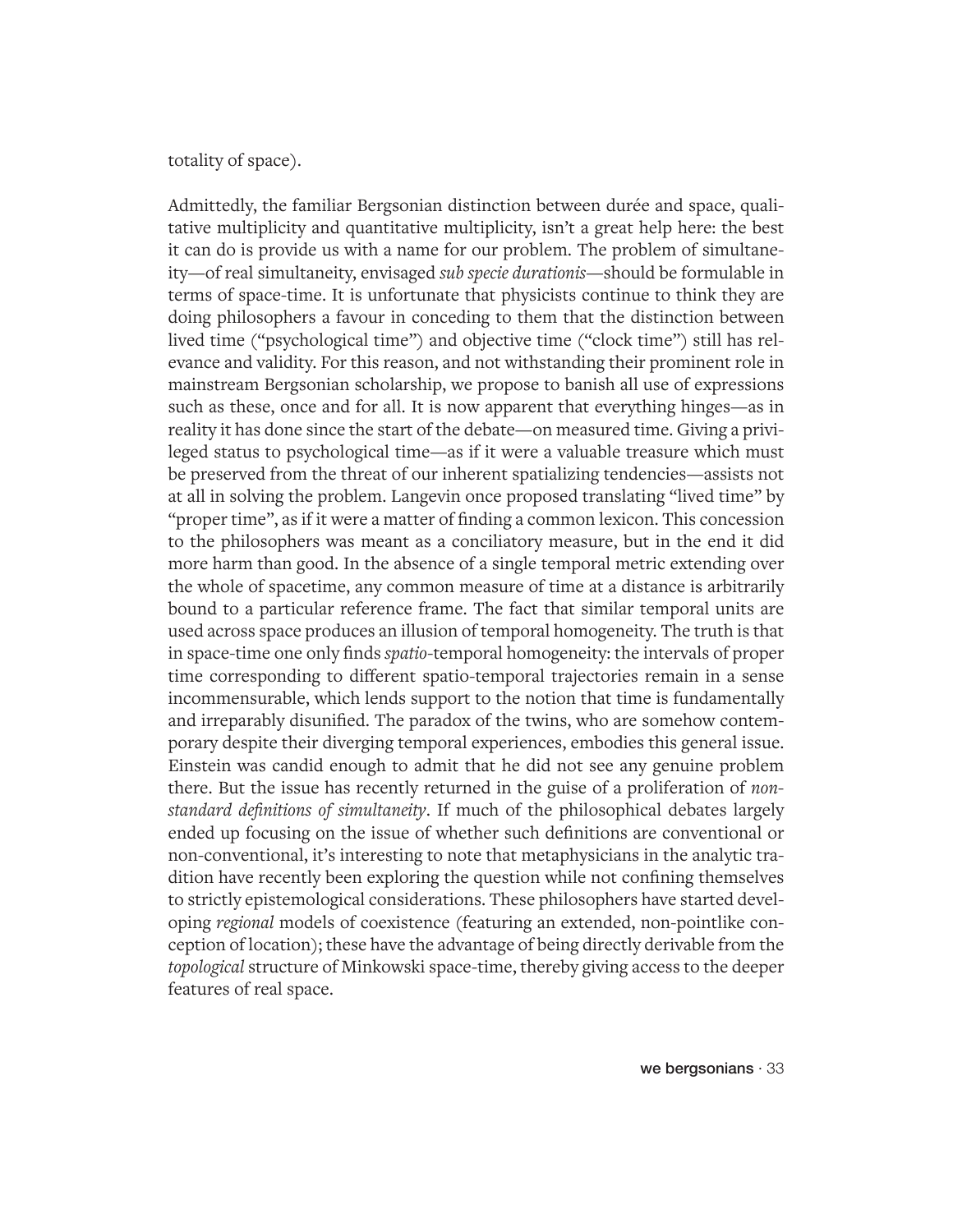## BETWEEN CONFABULATION AND CREATION: LIVING AND THINKING WITH SCIENCE

By way of conclusion, let's return to the relationship between philosophy and the sciences. Bergson laid the foundation stones of his methodology, and undertook his early research in a climate that was still largely dominated by a positivistic faith in the elucidatory powers of mechanistic modes of thought. With the advent of the 20th century, he was alert—as were others—to what would soon become known as the "crisis of the sciences," a crisis to which he would himself contribute: for example, by popularizing a pragmatist conception of scientific theories, which were to be viewed as intellectual tools, designed to capture only the measurable aspects of physical reality. But there is no getting away from this fact: much of what Bergson had to say on these matters needs revisiting in the light of the revolutions which occurred in the first third of the  $20<sup>th</sup>$  century, revolutions that so profoundly disrupted the scientific image of the world. Needless to say, we are thinking here of general relativity, about which Bergson said practically nothing, but also of quantum mechanics, molecular biology and information theory—without even mentioning the foundational advances made in logicomathematical fields. These revolutions have led to a revision of the categorical frameworks on which the philosophy of the natural sciences had based itself since Kant. They have also impacted our understanding of the significance and scope of scientific theories in general. Their sheer diversity greatly complicates the "grand unification" project, which is based on the idea that nature is a totality governed by universal laws. If our expanded bergsonism is to avoid exhausting itself fighting straw men—in the form of a "mechanistic" science which had already been superseded in our grandparents' day—it is crucial that we take proper account of these recent developments.<sup>29</sup>

We noted earlier that a positive metaphysics must establish a "critical distance" with respect to scientific theories, where this goes beyond elucidating their epistemological or metaphysical foundations. The need for such a distance derives, in part, from the character of the sciences themselves, of which we now have a better understanding. To put it succinctly: the ontological claims made by a scientific theory are genuine, but invariably *limited*. Although a theory will provide us with a description of reality, it does so only in a certain manner, under a particular perspective, and it will not be able to supply a full justification for so doing. Hume was the first to make this point: a scientific theory will always be incapable of supplying its own foundation or justification. Thanks to the work of Gödel on the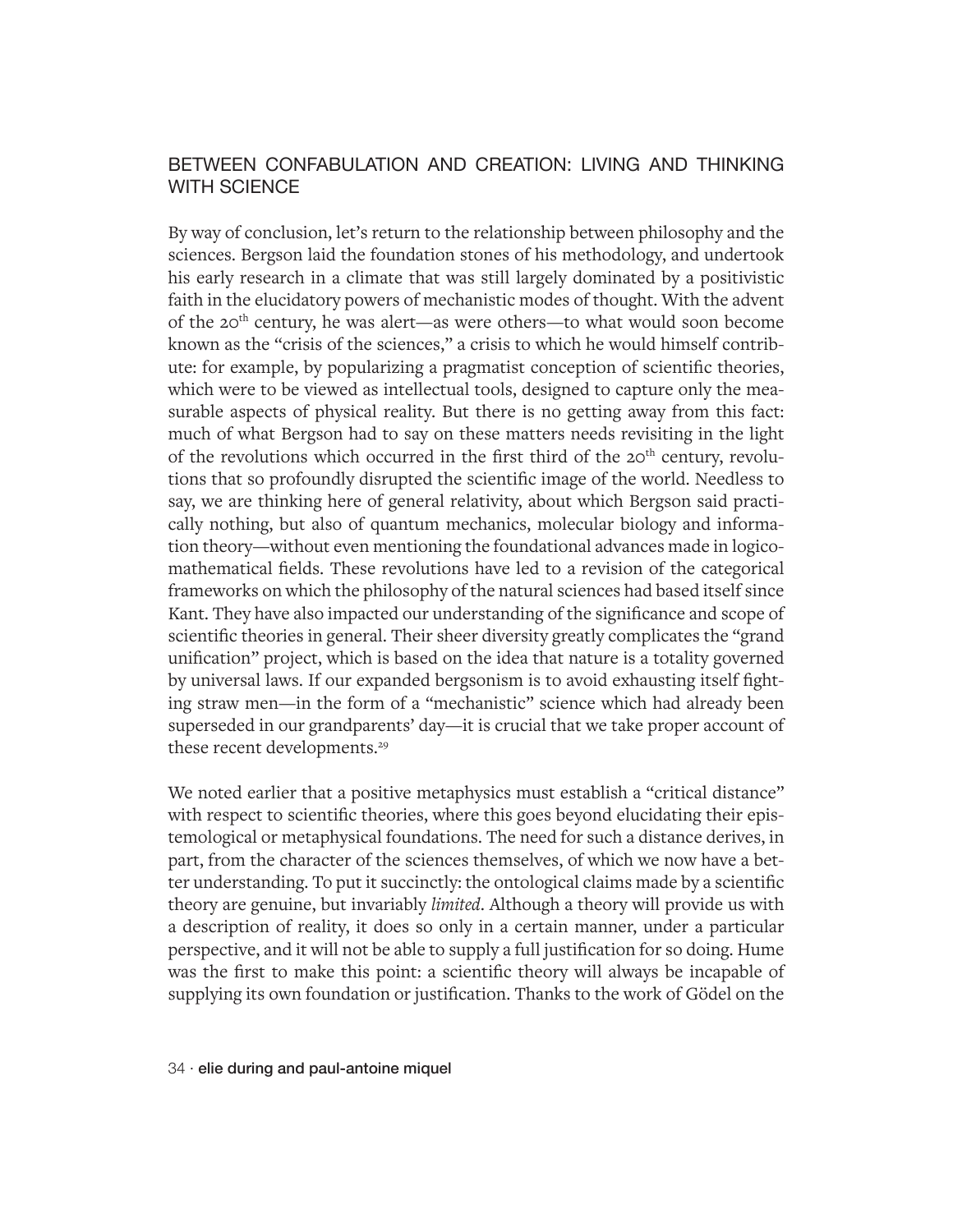incompleteness theorems, we can say the same today about the formal sciences.

From a Bergsonian perspective there is nothing surprising here: *even mathematical proofs are, ultimately, nothing more than formalized gestures.* As Guiseppe Longo has established, as well as rules of inference, they invariably employ constructive principles.30 This "deterritorialization" of science (as we might put it) is not a product of the content of its theories, but is due instead to their essentially pragmatic or practical nature. We find here, illuminated from yet another angle, the redoubling of immanence. A scientific theory tells us, at the level of thought, of a world other than thought; it concerns the very same physical and biological world to which we are ourselves anchored by the demands of action. As a consequence, science brings into play what we can call an *enlarged experience*, or alternatively, a *decorrelated* experience. We find ourselves simultaneously in the world of our own thoughts, and in a physical world that is not our own. Thus although the "points of view" of science and consciousness certainly intersect, neither can be reduced to the other. Bergson introduced this thesis, in his own manner, in terms of "systems of images" in the famous opening section of *Matière et Mémoire*. 31 This requires more than is offered by either the scientistic approach, or phenomenological idealism. This is also the explanation of why we find Bergson's approach at the heart of lively debates in the contemporary French philosophical scene, ranging from Deleuze to Quentin Meillassoux, Pierre Montebello or Renaud Barbaras.

It is within the space of this impossible-to-fill critical distance that we find the location of the *artist*, as construed by Bergson. In other words, and borrowing from the fortuitous formulation of Jean-Marc Lévy-Leblond, *science is not art*. Just as positive metaphysics cannot be reduced to the task of revealing the ontological commitments of a scientific theory, the truly creative work of an artist does not consist in simply showcasing—by way of metaphor or simply illustration—a concept or hypothesis that one would find ready-made, and more precisely stated, in some scientific theory. Da Vinci's paintings were not conceived to illustrate the golden ratio, similarly, Duchamp's installations were not intended to reveal to us the nature of the fourth dimension. It's quite the opposite. The artist is someone who is essentially "distracted," Bergson tells us: he is a seer, not a scientist—a seer whose task is to reveal what scientists themselves cannot perceive, due to the very ontological commitments of their theories. In acknowledging the clairvoyance of artists we are not, of course, committing ourselves to a (slightly) suspect neo-romanticism. The artistic vision can have the most abstract and formal manifestations. Think of the work of François Morellet: although his artistic op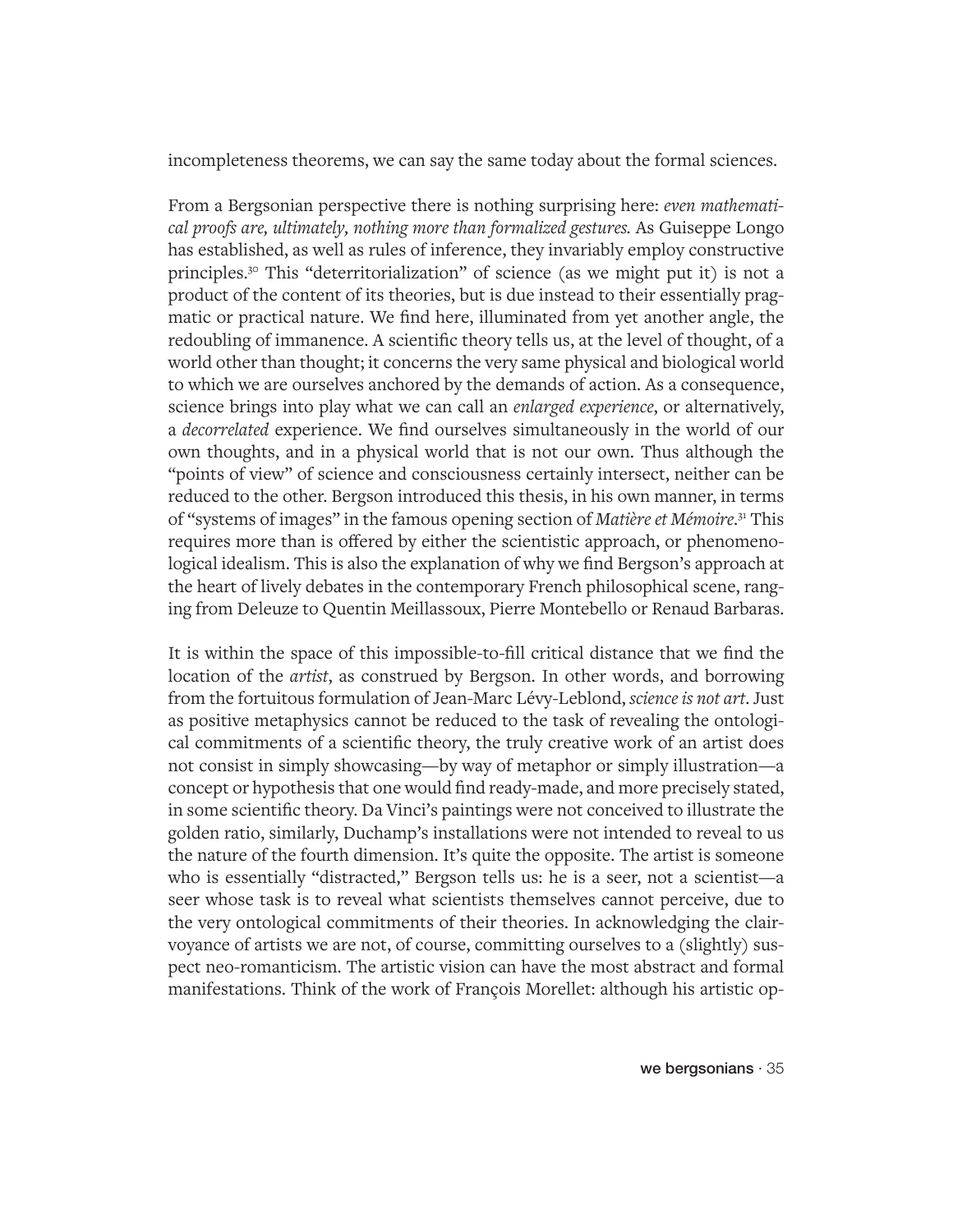erations remain in the domain of the sensible, they are often indiscernible from mathematical gestures. Art and science can also work together in an experimental mode, as shown by the "constrained" fictions invented by Philippe Ramette, which illustrate so well the affinity between certain artistic practices, and the rigorous yet risky activities of science conceived as "*cosa experimentale.*"32

In any event, there is no *a priori convergence* between artistic creation and technoscientific research. It's rather their complementary divergence that we should be emphasizing, because it makes the *fiction* and *interpretation* that are inherent in art so valuable, even if there exist a wide range of potential interactions between art and science. These considerations suggest a re-evaluation of Bergson's notion of a "fabulatory function." This notion is originally associated with "closed" morals and religion, but it's worth wondering if a fabulatory dimension isn't invariably a feature not just of religion and morality, but in the sciences as well. There are two reasons for this.

First, it is simply impossible to separate entirely science and culture. The two are irretrievably locked together. Lévy-Leblond was right when he observed that we find *interpreters* not only in music or theatre, but also in science, where they can be good or bad (in the latter case we tend to label them "popularizers"). In today's highly complex sciences, the presence of an interpretive dimension is increasingly evident: the importance of the notion of a "model" in contemporary science provides one illustration of this, another is linked to the fact that scientists are systematically confronted with the problem of "underdetermination of theory by data" (a theme found in the philosophy of science, in Duhem, Quine and Atlan).

Next, as Dominique Janicaud has noted, it is necessary to distinguish between science itself and the power of science.33 Somewhere in between, we find technoscientific research, which is less and less devoted to science and more and more devoted to its power. To put it another way, today's technoscientific research lies at the heart of a techno*economic* enterprise which is transforming nature at an industrial scale—and industrial speeds. As Hans Jonas has shown, what nature *is* now depends on what mankind can and wants to do with it. What we are dealing with here is not solely a matter of fact, but also of value, so the problem of the power of science isn't just a theoretical problem: it's an axiological problem, one which places us at the intersection of *knowledge* and *belief*.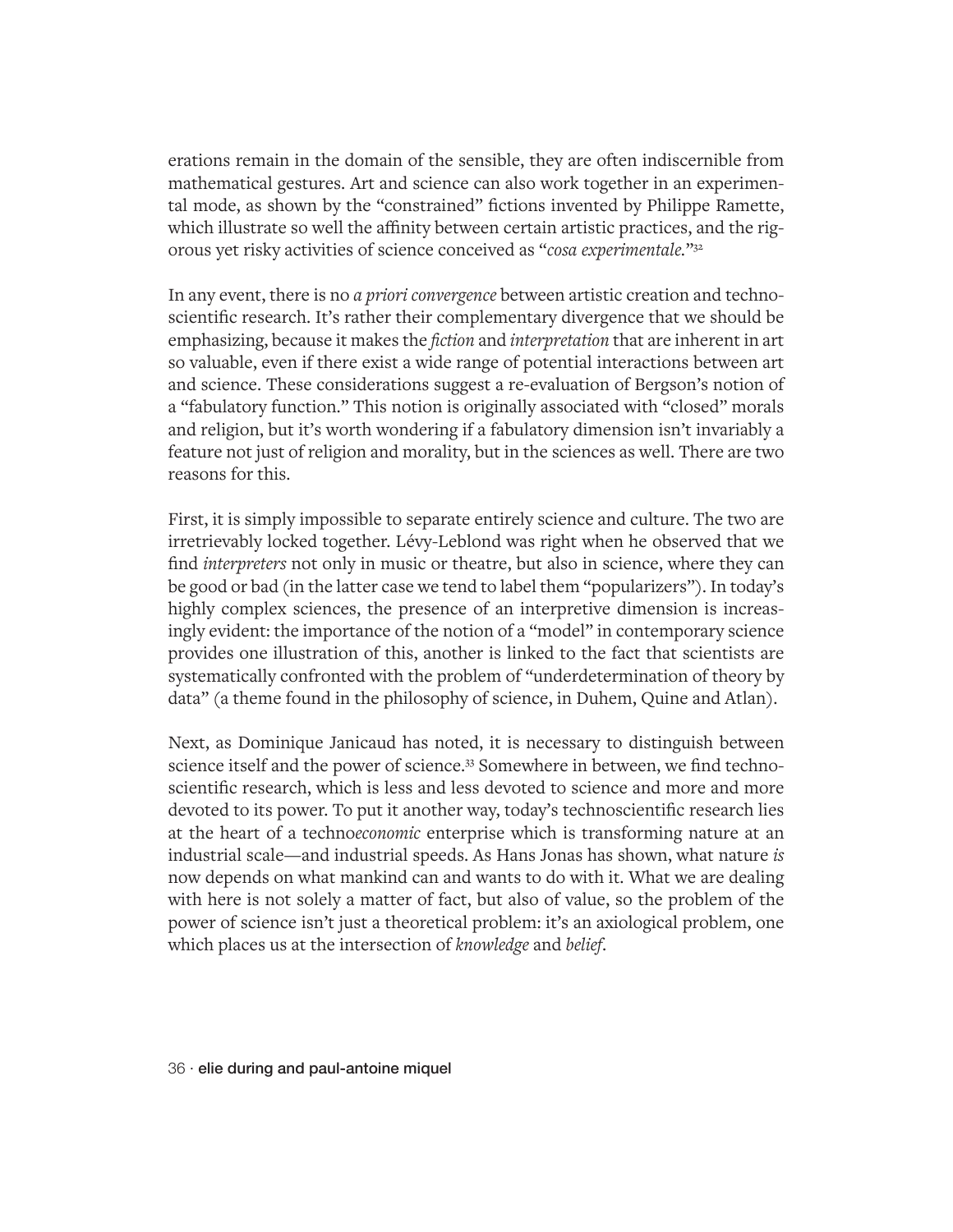However, to come back to Bergson's original intuition, confabulation goes hand in hand with closure, and it's to the latter notion that we need to attend if we are going to fully appreciate the critical requirement which underpins the relationship between philosophy—or culture at large—and science. The tension exerted by scientistic prejudices upon the formulation and popularization of scientific knowledge is an instance of the kind of closure that preoccupied Bergson, a relation which pushes the scientific world to close in on itself, rather than opening itself up to the cultural universe which in fact—paradoxically—feeds and nourishes it. In another sense, we can also wonder how to properly understand the distinction between *fiction* and *confabulation*. Here we venture a hypothesis: artistic fictions and inventions do not rest on the same *belief regime* as science. This becomes apparent when one examines the relationship between "cognitive hallucinations" in science and the "suspension of incredulity" which operates in fiction—and perhaps even more strongly in science fiction literature (and films). Blondlot's "N-rays" constitute one classic example of a cognitive hallucination in the history of science, but we could just as easily cite controversies linked to the supposed discovery of the "memory of water." In such cases, how does one go about separating the wheat from the chaff? What distinguishes the rational belief that is an inherent component of good scientific practice from wholly unreal fictional creations? Is there any alternative to mounting a critique of (what we might call) the "spontaneous ideology of scientists," or alternatively, a psychoanalytic investigation of their motivational and cognitive biases? What really differentiates the hypotheses of N-rays from that of the ether—a hypothesis that was revived on several occasions over the past two centuries? Or the memory of water from Ptolemy's epicycles, or the epigenetics of contemporary molecular biology? What is the difference between the "psychical sciences" in which Bergson was once seriously interested—prior to their fall into disrepute, and subsequent categorization as mere pseudo-sciences—and certain researches conducted today at the frontiers of art, anthropology and psychoanalysis? Such questions are on the horizon of our expanded bergsonism: "alterscience" may just be pseudo-science, but this should not blind us to the utopian potential of a truly *open* science.

#### ENVOI

Do we really need to spell it out? On all these questions, and on many others we have been unable to consider here, we are not proposing to scrutinize contemporary sciences—or their ordinary modes of practice—for *confirmations* of one or other of Bergson's doctrines or presentiments. Irrespective of whether we are

we bergsonians · 37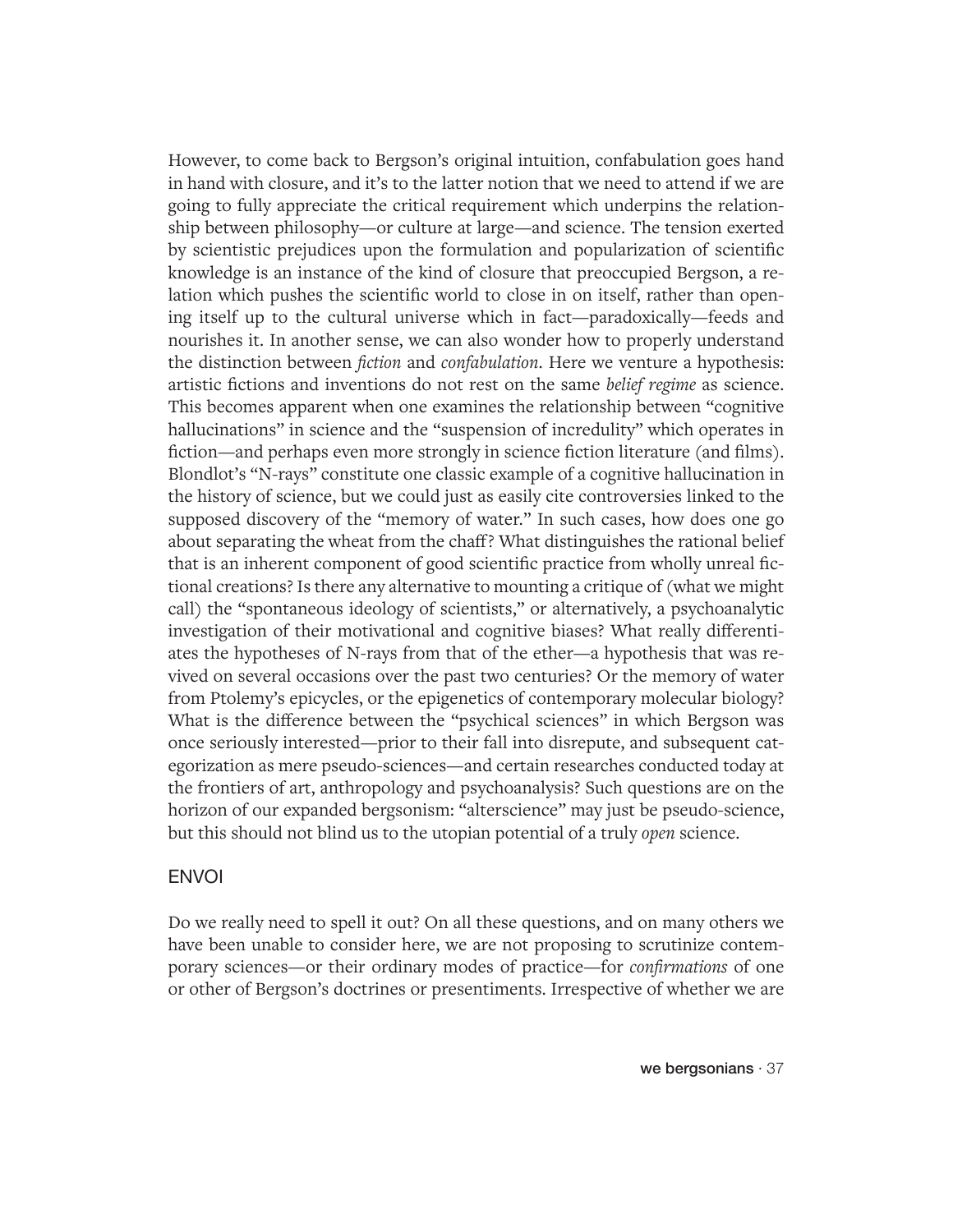dealing with the enactive theory of perception, the neurophysiological basis of memory, or any other line of contemporary research, intuitions do not exist to be rediscovered and confirmed. Their role, rather, is to raise new questions, and so in a fashion to make matters more complicated than they already are. Bergson succeeded in devising a method which makes it possible to discern and create new *problems*—the originality of some of the problems he formulated for himself still have the power to astonish us. It is in the light of the questions he bequeathed to us, and above all in the light of those he allowed us to pose in our turn—not any particular doctrine or vision of the world<sup>34</sup>—that we have to ask ourselves today, collectively, whether we still *want* to be Bergsonians, and whether we still *can* be.

In brief, we possess even now a certain number of *lines of facts*, which do not take us as far as we want, but which we can extend hypothetically. I would like to follow some of these with you. Each, taken by itself, will lead us to a conclusion that is merely probable. But taking them all together, they will—by their convergence bring before us such an accumulation of probabilities that we shall feel that we are on the road to certitude, or so I hope. Moreover, we shall come nearer and nearer to it through the joint effort of philosophers who will become partners. For, on this view, philosophy is no longer a construction, the systematic work of a single thinker. It needs, and unceasingly calls for, corrections and retouches. It progresses like positive science. And like a positive science, philosophy too is a work of collaboration.35

ELIE DURING is Associate Professor of contemporary philosophy at University Paris Nanterre. He has contributed two volumes for the critical edition of Henri Bergson's complete works by the Presses universitaires de France, respectively on relativity theory and the memory of the present: *Durée et Simultanéité: à propos de la théorie d'Einstein* (2009), and *Le Souvenir du présent et la fausse reconnaissance* (2012). He is currently working on a critical edition of Bachelard's *Dialectic of Duration* (forthcoming, 2021). Among his publications are *Faux Raccords: la coexistence des images* (Actes Sud, 2010), *The Future Does Not Exist* (B42, 2014) and (with E. Alloa) *Choses en soi: métaphysique du réalisme*, (PUF, 2018, English translation forthcoming from Edinburgh University Press).

PAUL-ANTOINE MIQUEL is Professor of contemporary philosophy

38 · elie during and paul-antoine miquel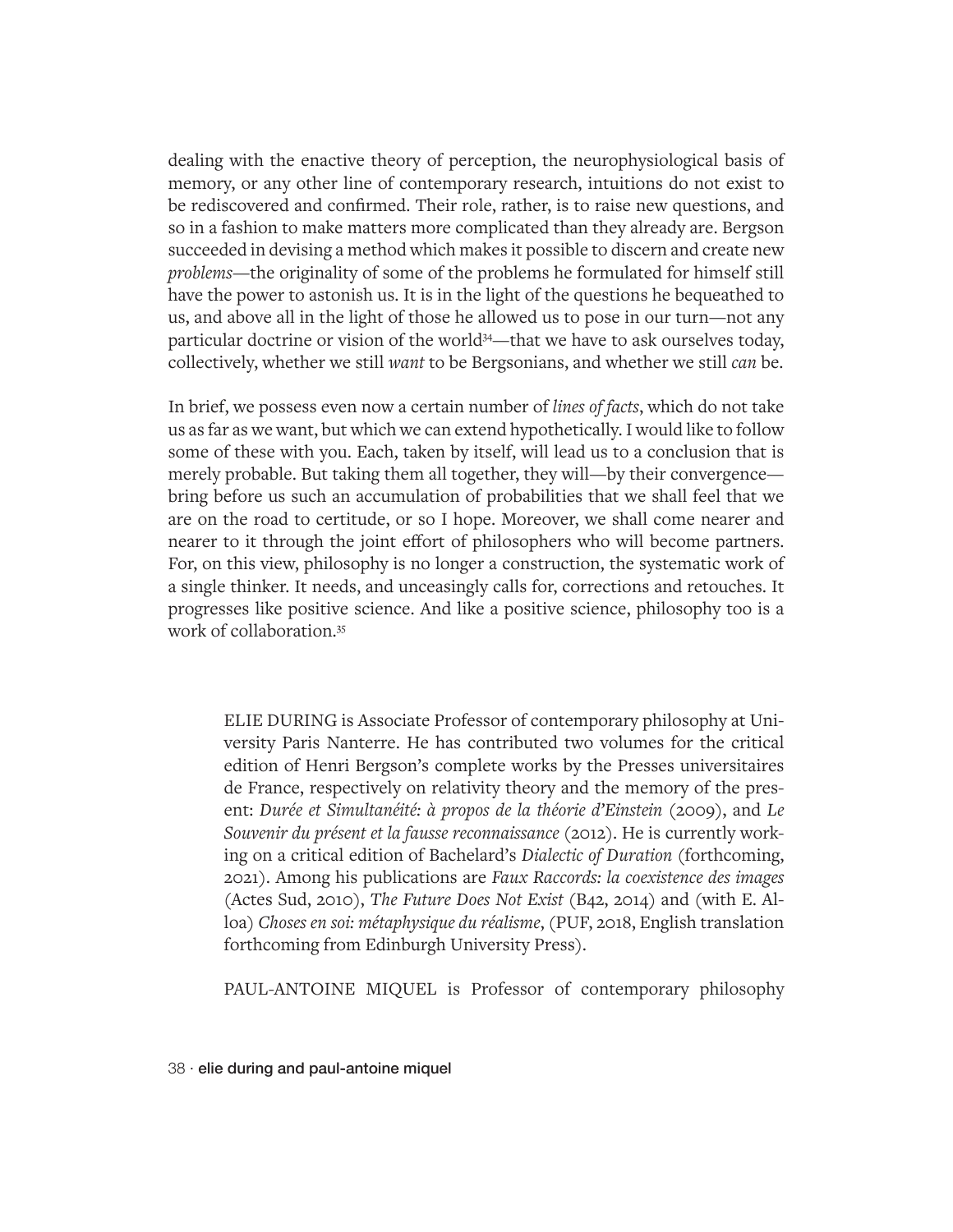at the University of Toulouse 2. His latest publications include: *Bergson dans le miroir des sciences* (Kimé, 2014); *Sur le Concept de Nature* (Hermann, 2015); *Vénus et Prométhée: essai sur la relation entre l'humain et la biosphère* (Kimé, 2019); "From Physical to Biological Individuation" (with S.-Y. Hwang), *Progress in Biophysics and Molecular Biology*, vol. 122(1), October 2016, p. 51-57; "From Biological Determination to Entangled Causation" (with D. Vecchi and I. Hernandez), *Acta Biotheoretica,* volume 67(1), March 2019, p. 19-46; "Symmetry breaking and functional incompleteness in biological systems" (with S. Perovic, A. Korenic, M. Cirkovic), *Progress in Biophysics and Molecular Biology*, vol. 150, January 2020, p. 1-12.

we bergsonians · 39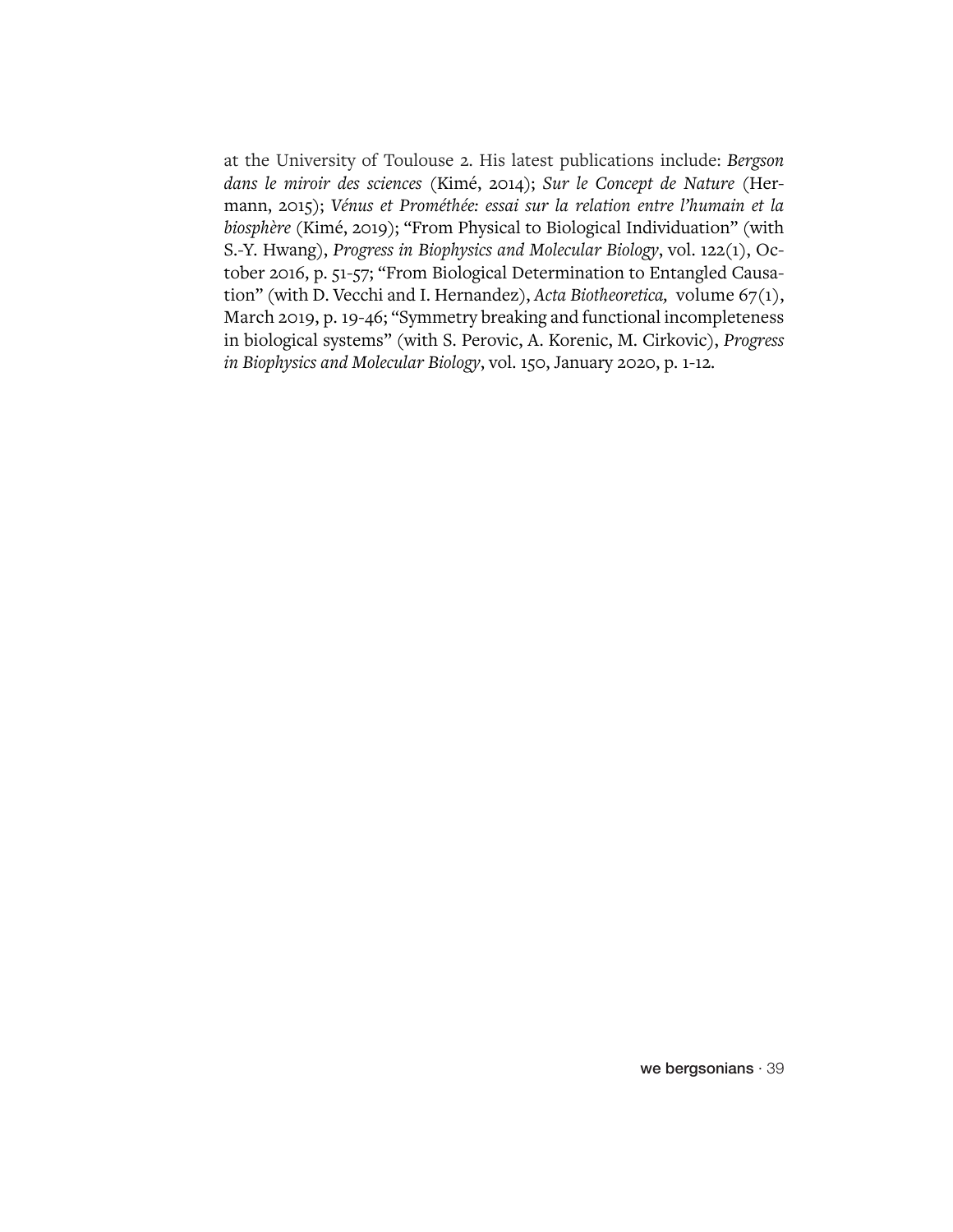#### **NOTES**

1. Étienne Gilson, « Souvenir de Bergson », *Revue de métaphysique et de morale*, 64, 1959, p. 136. When writing this Gilson had a specific example in mind: "The most overtly 'Bergsonian' of those who bear the mark of his influence, Édouard Le Roy, has always refrained from adopting the same doctrines as the philosopher to whom he has rendered so many and so fervent tributes. [...] This wasn't a matter of betraying Bergson but rather of imitating him: whenever Bergson approached a new problem, he would always approach it as a wholly new problem, one requiring a wholly new effort." On the import of the label "Bergsonian", see Giuseppe Bianco, *Après Bergson : portrait de groupe avec philosophe*, Paris, Presses universitaires de France, coll. Philosophie française contemporaine, 2015.

2. In this regard, the colloquium devoted to *Matière et Mémoire*, organized in Japan by Yasushi Hirai, Hisashi Fujita and Shin Abiko was exemplary ("The Anatomy of *Matter and Memory*: Bergson and Contemporary Theories of Perception, Mind and Time", 7th International Workshop of the Project Bergson in Japan, Tokyo et Kyoto, 10-13 décembre 2015). This manifesto—drafted between two sessions—is a direct result of this seminal event.

3. In the first chapter of *Matière et Mémoire* Bergson describes the phenomenon of "total reflexion" which serves as an analogy for pure perception. (*Matière et Mémoire*, Paris Presses universitaires de France, 2007, p. 34).

4. Jacques Rancière *The Flesh of Words: The Politics of Writing*, trans. C. Mandell, Stanford University Press, 2004, p. 164.

5. See the introduction to "Bergson et la science", P.-A. Miquel and F. Worms (eds.), in *Annales Bergsoniennes*, n°3, Paris, Presses universitaires de France, coll. Épiméthée, 2006.

6. A 1938 interview with Bergson, cited by Lydie Adolphe, *La Dialectique des images*, Paris, Presses universitaires de France, 1951, p. 4.

7. "Recoupement"*,* as Bergson uses the term, involves both intersecting and double-checking. 8. Lydie Adolphe, *op. cit*., p. 4.

9. Henri Bergson, « Discussion à la Société française de philosophie, 28 novembre 1907 », in Écrits, Paris, Presses universitaires de France, 2011, p. 353. 10. *Ibid.*

11. The "tightening" of problems is complementary to the process of "recoupement" (see note 8 above). The best example of the strategy is provided by *Matter and Memory*, and the decision to concentrate on the phenomenon of memory, and more specifically, the exemplary case of aphasia, which allows Bergson to broach the question of mind-body dualism "at the point where the activity of matter brushes against that of spirit."

12. A point Camille Riquier brings out well in his *Archéologie de Bergson*, Paris, Presses universitaires de France, 2009, p. 253.

13. Cf. *L'Évolution créatrice*, Paris, PUF, 2007, p. 239: "The dialectic is necessary to put intuition to the test, but also so intuition can be refracted in concepts, and propagated to other people." 14. Henri Bergson, *La Pensée et le mouvant*, Paris, Presses universitaires de France, 2007, p. 67. 15. A note from May 16, 1912, concerning Joseph Deseymard's *La Pensée d'Henri Bergson*, which was published in November 1912 (Fonds Doucet, BGN 2966), and cited by C. Riquier, « "Voir et cependant ne pas croire": Intuition et méthode chez Bergson », *Transparaître*, n° 1, « L'intuition », décembre 2007, p. 192.

16. Although it's clear that Bergson didn't envisage philosophy being able to contribute directly to the development of new scientific theories by substituting metaphysical considerations

#### 40 · elie during and paul-antoine miquel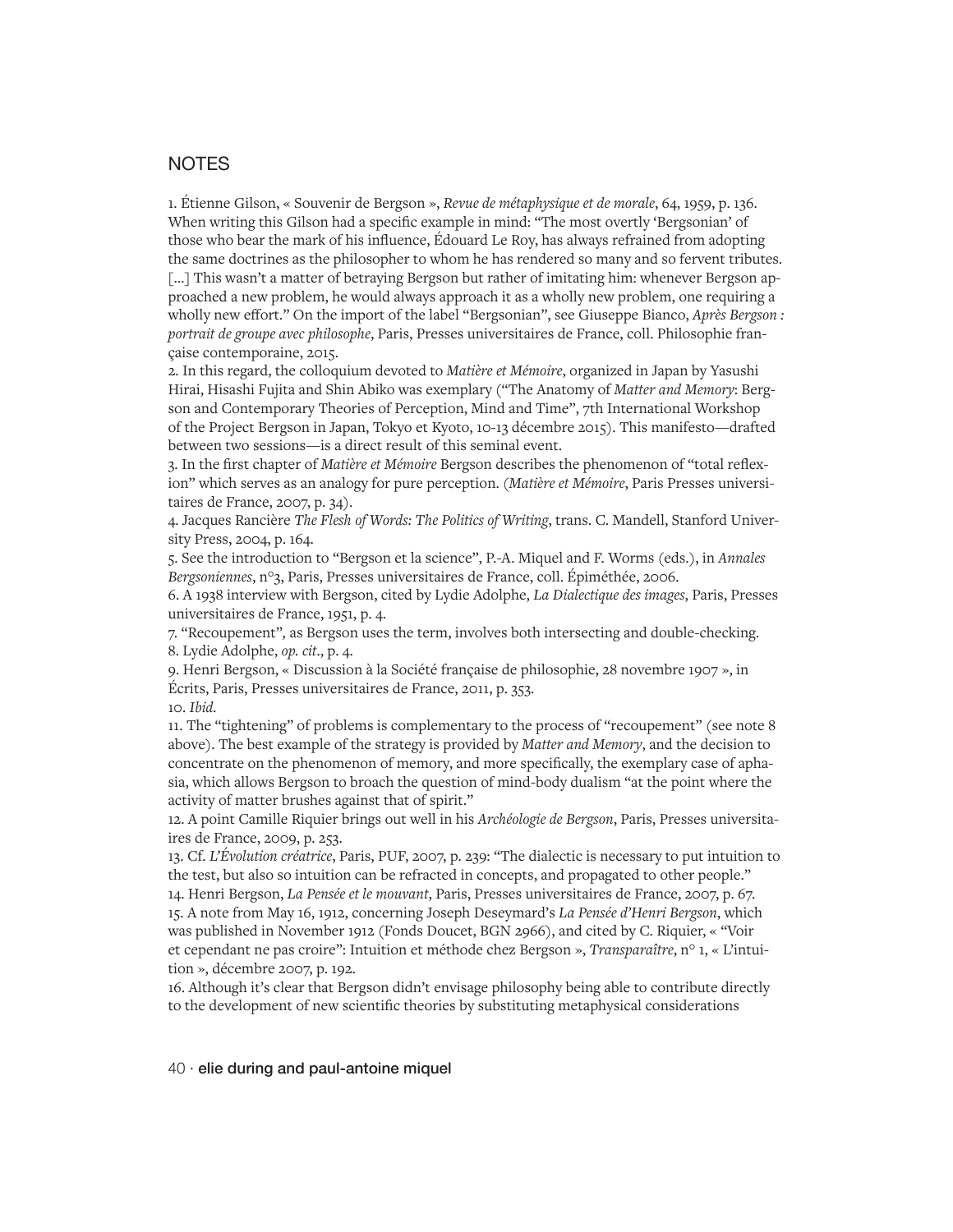for scientific explanation, it's equally clear that he didn't see its role as being limited to one of epistemological clarification. In certain cases a philosopher can propose to arbitrate between competing theories, based on their ability to account for "experience in its entirety," or at least to contribute to an inquiry aiming at a more comprehensive view of reality: it's in this way that Bergson was an "interventionist" in the field of biology, to use Jean Gayon's expression. We have already cited this remarkable passage: ""The *intuition* that I have spoken of can only enter into play after one has studied, deepened, and often even expanded upon everything that empirical science has to say on a certain issue." By following the lines of facts, philosophers can sometimes uncover new ones.

17. Henri Bergson, « Le parallélisme psycho-physique et la métaphysique positive », in Écrits philosophiques, Paris, Presses universitaires de France, 2011, p. 249.

18. Henri Bergson, *La Pensée et le mouvant*, *op. cit.*, p. 72.

19. Raymond Ruyer, *Néo-finalisme*, Paris, PUF, 2012, p. 272-273.

20. Frédéric Worms, *Bergson ou les deux sens de la vie,* Paris, Presses universitaires de France, 2004. This theme also resonates in a book inspired by the work of Winnicott and de Bowlby devoted to the concrete forms of linkage and attachment: *La Vie qui unit et qui sépare*, Paris, Payot, 2013.

21. On this topic, see the remarkable analysis provided by Pierre Montebello in his *L'autre métaphysique : essai sur la philosophie de la nature, Ravaisson, Tarde, Nietzsche et Bergson*, Paris, Desclée de Brouwer, 2003.

22. See Giuseppe Longo, Maël Montevil, *Perspectives on Organisms: Biological Time, Symmetries and Singularities*, Berlin, Springer, 2014.

23. Gilbert Simondon, *L'Individuation à la lumière des notions de forme et d'information,* Grenoble, Jérôme Millon, 2005, p. 25.

24. "Being possesses a transductive unity, i.e. it can dephase in relation to itself, and overflow itself from either side of *its centre*" (*ibid*., p. 31).

25. By way of example, this is the approach adopted by Barry Dainton in his studies devoted to temporal experience. Yasushi Hirai provided a very interesting examination of Dainton's work in a lecture at the "The Anatomy of Matter and Memory" conference in December 2015. 26. See the works of David Lapoujade, Hisashi Fujita or Sébastien Miravète.

27. There is no shortage of textual evidence of this thesis, but for present purposes three occurrences will be sufficient. On p. 82 of *Durée et Simultanéité*, we find "What is real is what is measured by a real physicist". On p. 207: "Real time is… the time that physicists perceive and measure…". Lastly, on p. 209: "Real time, measured by real clocks…".

28. Regarding the context of Bergson's confrontation with Einstein, see Jimena Canales, *The Physicist and the Philosopher: Einstein, Bergson, and the Debate that changed our Understanding of Time*, Princeton, Princeton University press, 2015, as well as the critical edition of *Durée et simultanée* by Elie During, Presses universitaires de France, 2009.

29. In this respect Bachelard was obviously not wrong to point to Bergson's geometrical obsessions, and to criticize his lack of interest in the problems posed by the use of probabilities in science, and more generally algebra. That did not prevent his praising the creative syntheses achieved by the new mechanics in very Bergsonian terms, such as "spiritual élan" and even "élan vital" (*Le Nouvel esprit scientifique*, Paris, Presses universitaires de France, 1934, p. 183).

30. Francis Bailly and Giuseppe Longo, *Mathématiques et sciences de la nature : la Singularité physique du vivant*, Paris, Hermann, 2006.

31. "No philosophical doctrine disputes the fact that the same images can enter at the same time